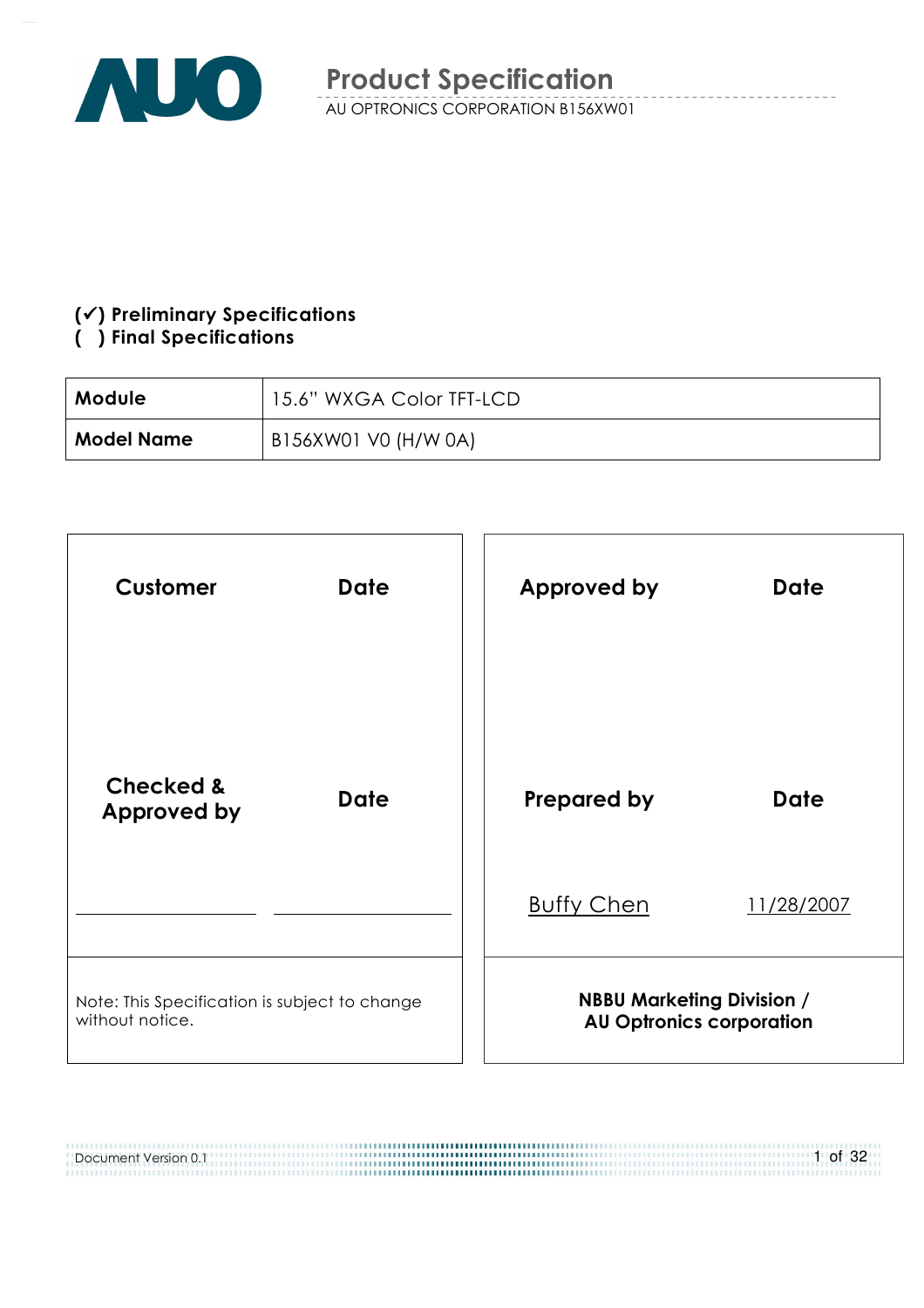

# **Product Specification**<br>AU OPTRONICS CORPORATION B156XW01

# **Contents**

Document Version 0.1 2 of 32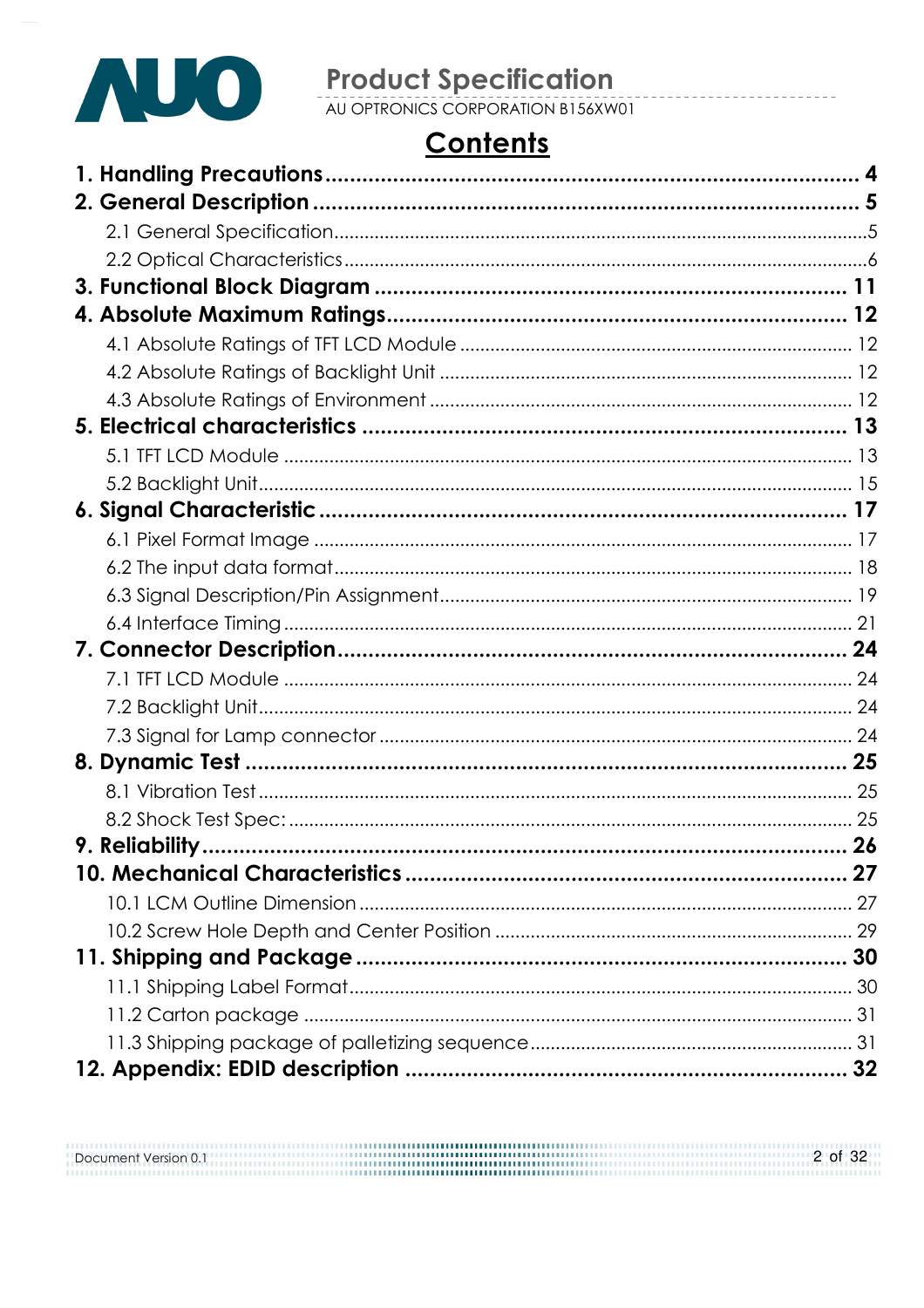

AU OPTRONICS CORPORATION B156XW01

# Record of Revision

| Version and Date   Page |     | Old description | <b>New Description</b> | Remark |
|-------------------------|-----|-----------------|------------------------|--------|
| 2007/11/28              | All | Initial Edition |                        |        |

| Document Version 0.1 | 3 of 32 |
|----------------------|---------|
|                      |         |
|                      |         |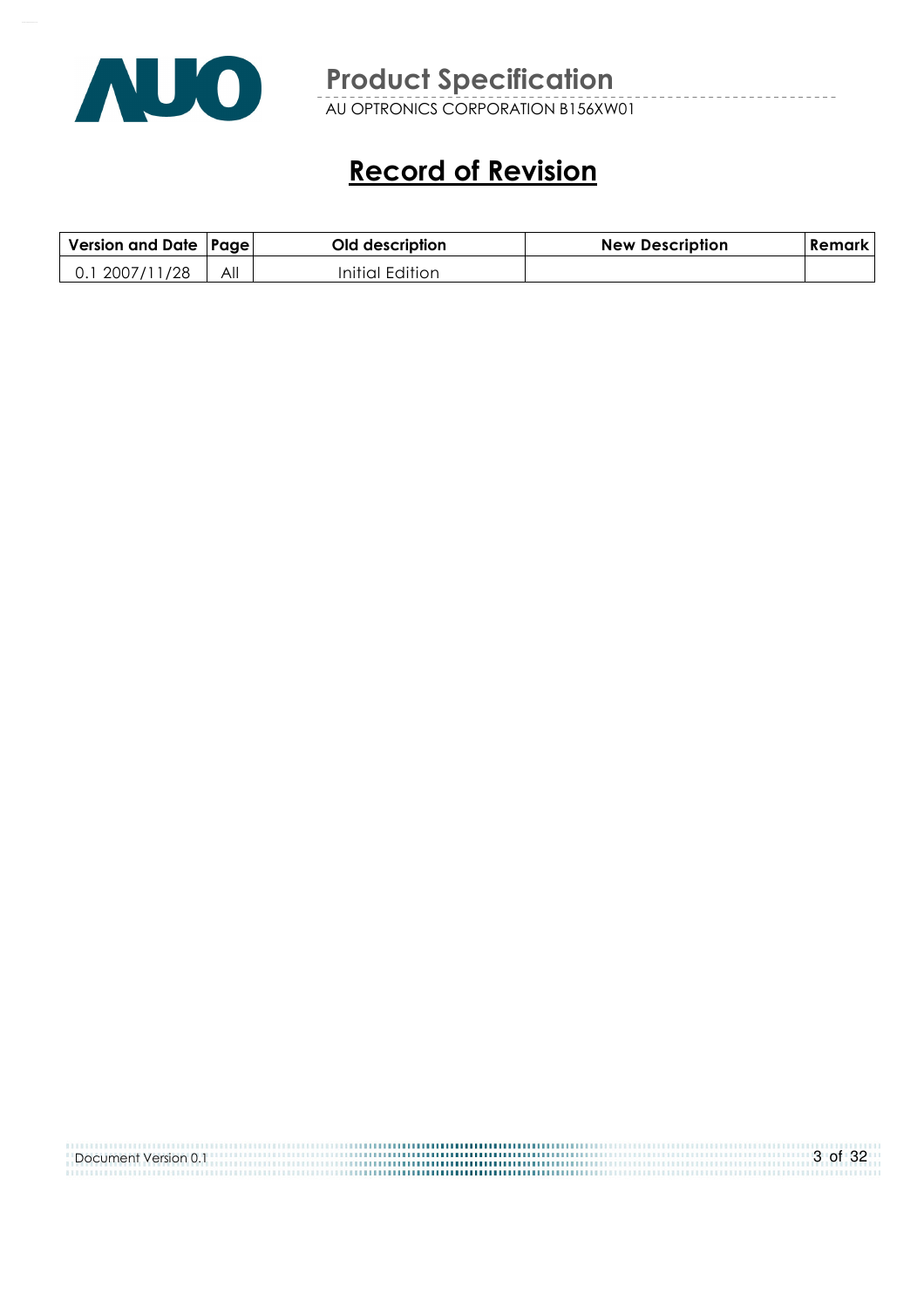

AU OPTRONICS CORPORATION B156XW01

#### 1. Handling Precautions

- 1) Since front polarizer is easily damaged, pay attention not to scratch it.
- 2) Be sure to turn off power supply when inserting or disconnecting from input connector.
- 3) Wipe off water drop immediately. Long contact with water may cause discoloration or spots.
- 4) When the panel surface is soiled, wipe it with absorbent cotton or other soft cloth.
- 5) Since the panel is made of glass, it may break or crack if dropped or bumped on hard surface.
- 6) Since CMOS LSI is used in this module, take care of static electricity and insure human earth when handling.
- 7) Do not open nor modify the Module Assembly.
- 8) Do not press the reflector sheet at the back of the module to any directions.
- 9) In case if a Module has to be put back into the packing container slot after once it was taken out from the container, do not press the center of the CCFL Reflector edge. Instead, press at the far ends of the CCFL Reflector edge softly. Otherwise the TFT Module may be damaged.
- 10)At the insertion or removal of the Signal Interface Connector, be sure not to rotate nor tilt the Interface Connector of the TFT Module.
- 11) After installation of the TFT Module into an enclosure (Notebook PC Bezel, for example), do not twist nor bend the TFT Module even momentary. At designing the enclosure, it should be taken into consideration that no bending/twisting forces are applied to the TFT Module from outside. Otherwise the TFT Module may be damaged.
- 12)Cold cathode fluorescent lamp (CCFL) in LCD contains a small amount of mercury. Please follow local ordinances or regulations for disposal.
- 13)Small amount of materials having no flammability grade is used in the LCD module. The LCD module should be supplied by power complied with requirements of Limited Power Source (IEC60950 or UL1950), or be applied exemption.
- 14)The LCD module is designed so that the CCFL in it is supplied by Limited Current Circuit (IEC60950 or UL1950). Do not connect the CCFL in Hazardous Voltage Circuit.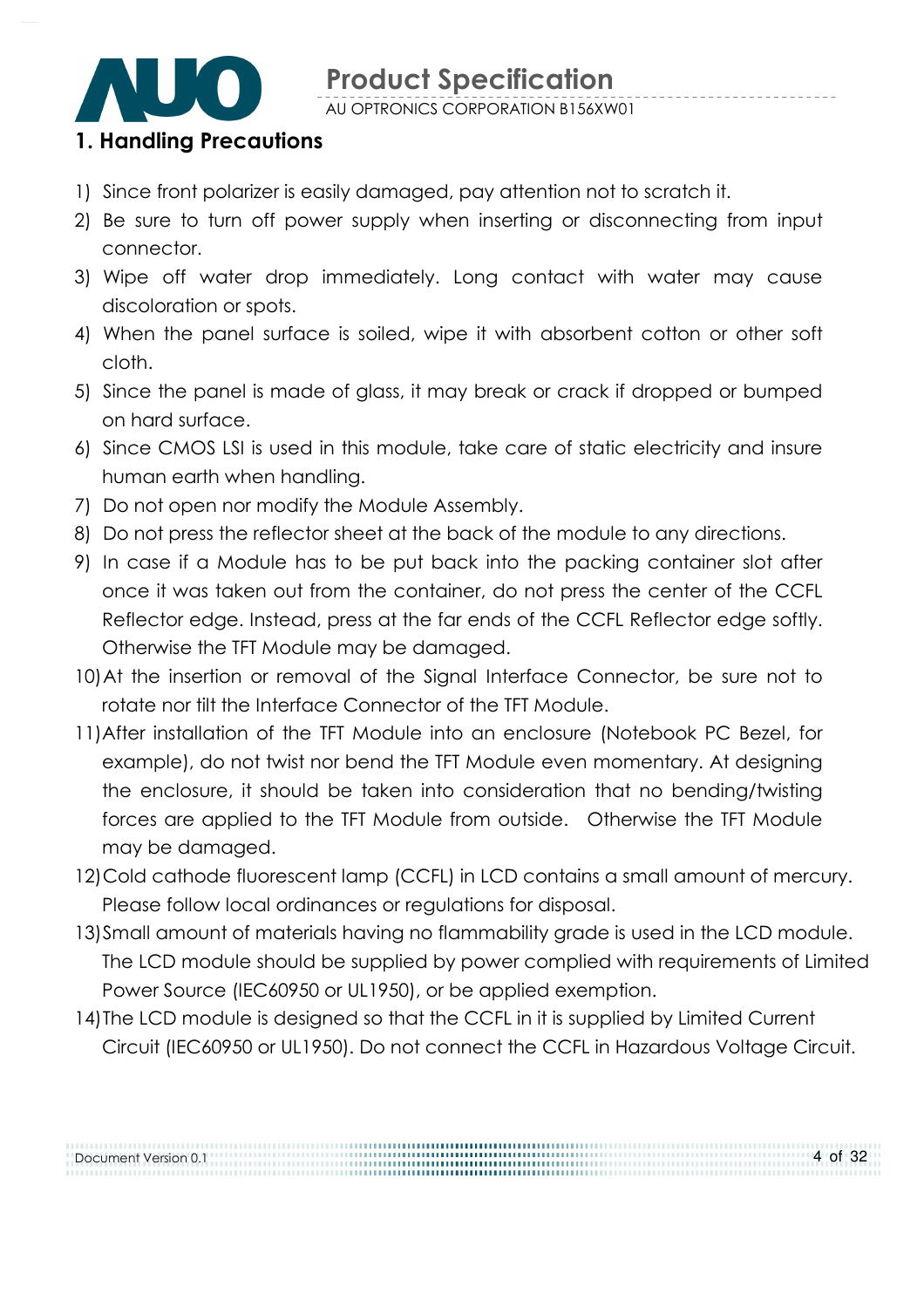AU OPTRONICS CORPORATION B156XW01

# 2. General Description

B156XW01 V0 is a Color Active Matrix Liquid Crystal Display composed of a TFT LCD panel, a driver circuit, and backlight system. The screen format is intended to support the WXGA (1366(H) x 768(V)) screen and 262k colors (RGB 6-bits data driver) without backlight inverter. All input signals are LVDS interface compatible.

B156XW01 V0 is designed for a display unit of notebook style personal computer and industrial machine.

# 2.1 General Specification

Document Version 0.1

The following items are characteristics summary on the table at 25  $°C$  condition:

| <b>Items</b>                                                      | Unit                 |                                                                            | <b>Specifications</b>                |  |  |  |
|-------------------------------------------------------------------|----------------------|----------------------------------------------------------------------------|--------------------------------------|--|--|--|
| Screen Diagonal                                                   | [mm]                 | 394.9(15.6"W)                                                              |                                      |  |  |  |
| <b>Active Area</b>                                                | [mm]                 |                                                                            | 344.232(H) X 193.536(V)              |  |  |  |
| Pixels H x V                                                      |                      |                                                                            | 1366x3(RGB) x 768                    |  |  |  |
| <b>Pixel Pitch</b>                                                | [mm]                 |                                                                            | 0.255X0.255                          |  |  |  |
| Pixel Format                                                      |                      |                                                                            | R.G.B. Vertical Stripe               |  |  |  |
| Display Mode                                                      |                      |                                                                            | Normally White                       |  |  |  |
| White Luminance<br>$(ICCFL=6.5mA)$<br>Note: ICCFL is lamp current | [cd/m <sup>2</sup> ] | 220 typ. (5 points average)<br>TBD min. (5 points average)<br>(Note1)      |                                      |  |  |  |
| Luminance Uniformity                                              |                      | 1.25 max. (5 points)                                                       |                                      |  |  |  |
| Contrast Ratio                                                    |                      | 400 min                                                                    |                                      |  |  |  |
| Response Time                                                     | [ms]                 | 8 typ / 15 Max                                                             |                                      |  |  |  |
| Nominal Input Voltage VDD                                         | [Volt]               | $+3.3$ typ.                                                                |                                      |  |  |  |
| <b>Power Consumption</b>                                          | [Watt]               |                                                                            | 7 max. (Include Logic and Backlight) |  |  |  |
| Weight                                                            | <b>Grams</b>         |                                                                            | 550 max.                             |  |  |  |
| <b>Physical Size</b>                                              | [mm]                 | W<br>T<br>359.8<br>210.0<br>Max<br>6.4<br>359.3<br>Typical<br>209.5<br>Min |                                      |  |  |  |
| <b>Electrical Interface</b>                                       |                      | 1 channel LVDS                                                             |                                      |  |  |  |
| Surface Treatment                                                 |                      | Glare, Hardness                                                            |                                      |  |  |  |
| Support Color                                                     |                      | 262K colors (RGB 6-bit)                                                    |                                      |  |  |  |
| Temperature Range<br>Operating<br>Storage (Non-Operating)         | [°C]<br>[°C]         |                                                                            | 0 to $+50$<br>$-20$ to $+60$         |  |  |  |
| <b>RoHS Compliance</b>                                            |                      |                                                                            | <b>RoHS Compliance</b>               |  |  |  |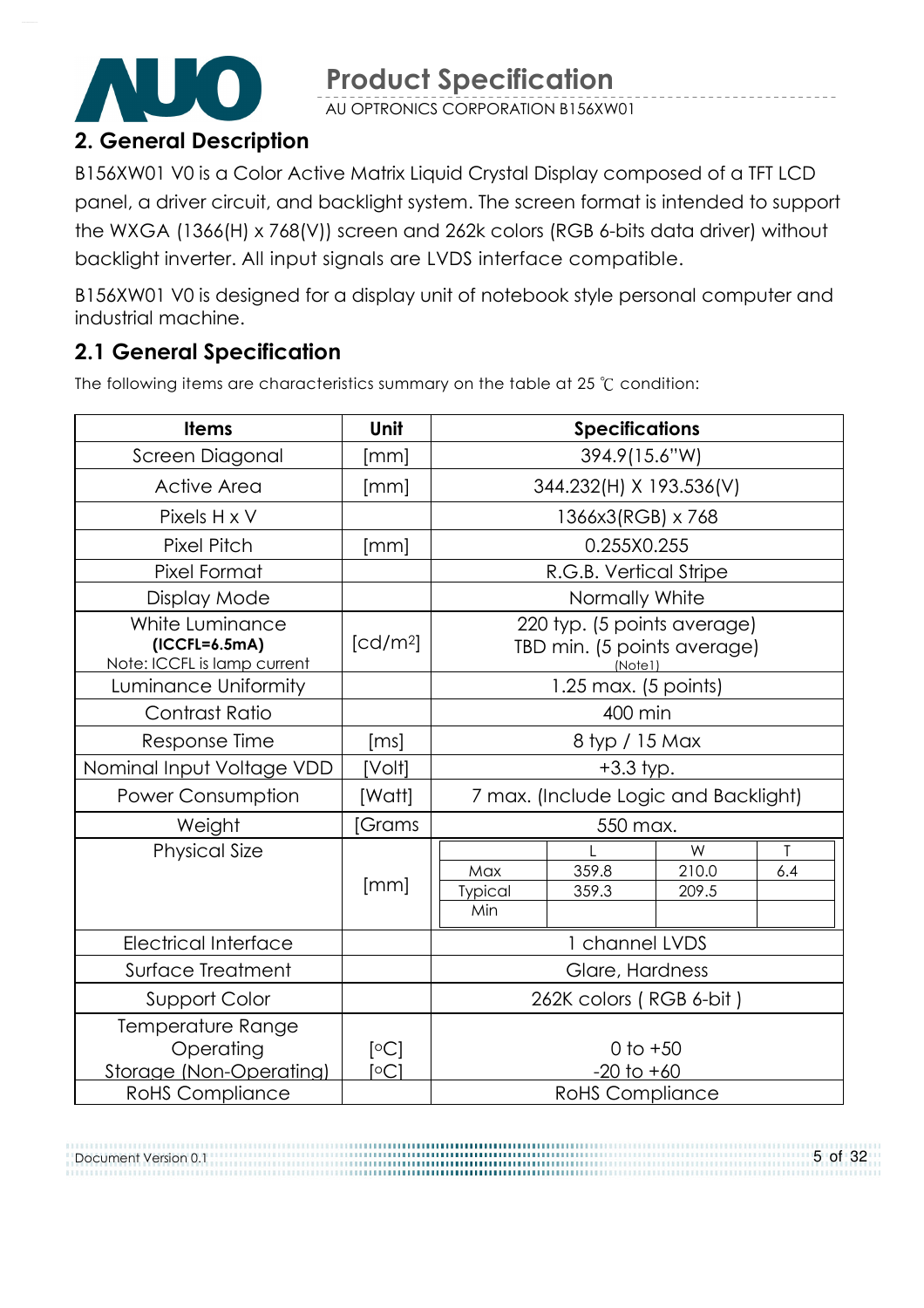

### 2.2 Optical Characteristics

The optical characteristics are measured under stable conditions at 25 (Room Temperature) :

| Item                                 | Unit                 | Conditions            | Min.                     | Typ.       | Max.              | Note           |
|--------------------------------------|----------------------|-----------------------|--------------------------|------------|-------------------|----------------|
| White Luminance<br>ICCFL=6.5mA       | [cd/m <sup>2</sup> ] | 5 points average      | <b>TBD</b>               | 220        |                   | 1, 4, 5.       |
|                                      | [degree]             | Horizontal<br>(Right) | 40                       | 45         | $\qquad \qquad -$ |                |
| Viewing Angle                        | [degree]             | $CR = 10$<br>(Left)   | 40                       | 45         |                   | 8              |
|                                      | [degree]             | Vertical<br>(Upper)   | 10                       | 15         |                   |                |
|                                      | [degree]             | $CR = 10$<br>(Lower)  | 20                       | 35         |                   |                |
| Luminance<br>Uniformity              |                      | 5 Points              |                          |            | 1.25              | 1              |
| Luminance<br>Uniformity              |                      | 13 Points             |                          |            |                   | $\overline{2}$ |
| <b>CR: Contrast Ratio</b>            |                      |                       | 400                      | 500        |                   | 6              |
| Cross talk                           | %                    |                       |                          |            | <b>TBD</b>        | 7              |
|                                      | [msec]               | Rising                | $\overline{\phantom{0}}$ |            |                   |                |
| Response Time                        | [msec]               | Falling               | $\qquad \qquad -$        |            |                   | 8              |
|                                      | [msec]               | Rising + Falling      |                          | 8          | 15                |                |
|                                      |                      | Red x                 | <b>TBD</b>               | <b>TBD</b> | <b>TBD</b>        |                |
|                                      |                      | Red y                 | <b>TBD</b>               | <b>TBD</b> | <b>TBD</b>        |                |
|                                      |                      | Green x               | <b>TBD</b>               | <b>TBD</b> | <b>TBD</b>        | 2,8            |
| Chromaticity of color<br>Coordinates |                      | Green y               | <b>TBD</b>               | <b>TBD</b> | <b>TBD</b>        |                |
| (CIE 1931)                           |                      | <b>Blue x</b>         | <b>TBD</b>               | <b>TBD</b> | <b>TBD</b>        |                |
|                                      |                      | <b>Blue y</b>         | <b>TBD</b>               | <b>TBD</b> | <b>TBD</b>        |                |
|                                      |                      | White x               | 0.283                    | 0.313      | 0.343             |                |
|                                      |                      | White y               | 0.299                    | 0.329      | 0.359             |                |
| <b>NTSC</b>                          | $\%$                 | <b>CIE 1931</b>       |                          | 60         |                   |                |

Document Version 0.1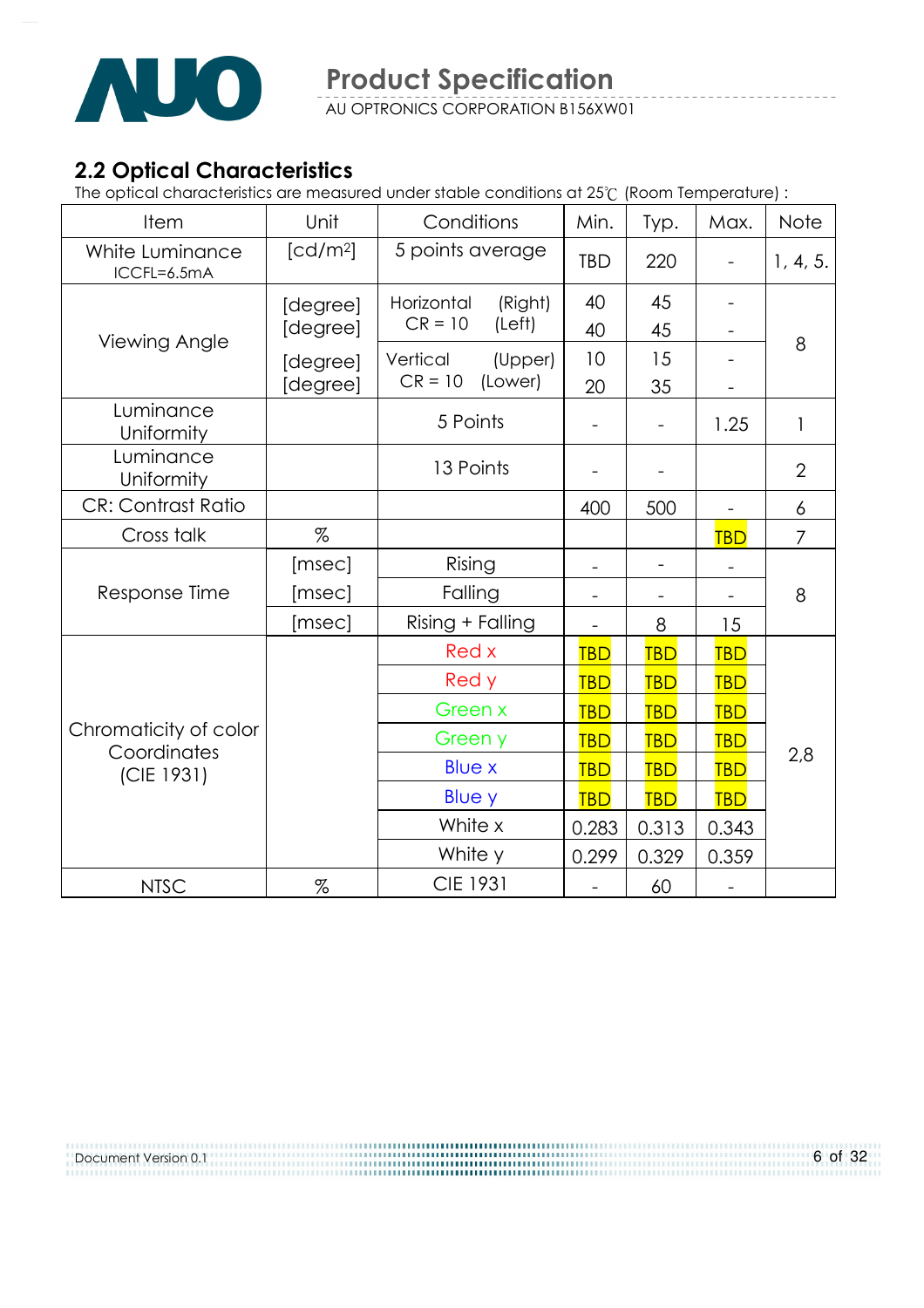

Note 1: 5 points position (Ref: Active area)



Note 2: 13 points position (Ref: Active area)

Document Version 0.1



Note 3: The luminance uniformity of 5 or13 points is defined by dividing the maximum luminance values by the minimum test point luminance

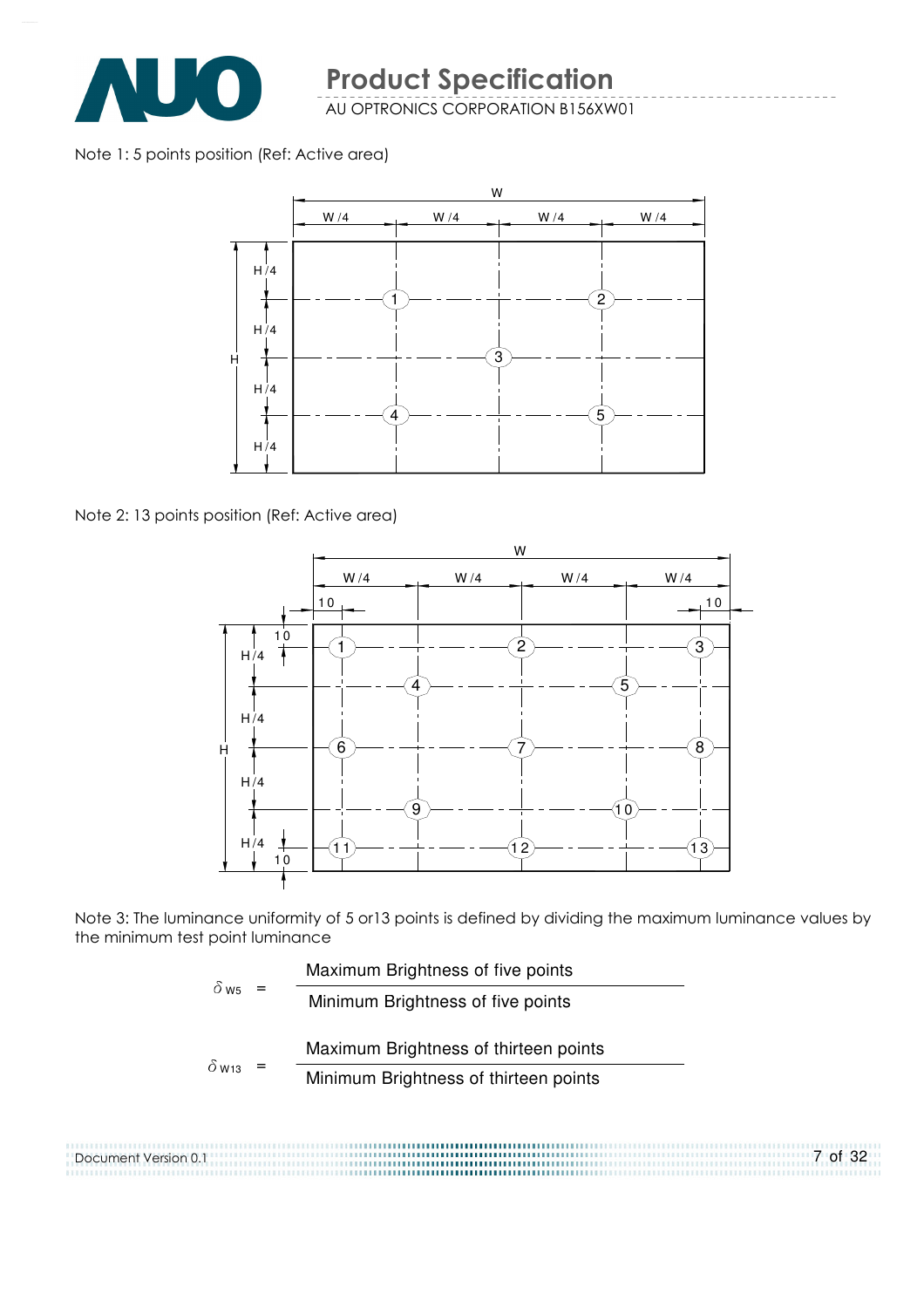

AU OPTRONICS CORPORATION B156XW01

Note 4: Measurement method

The LCD module should be stabilized at given temperature for 30 minutes to avoid abrupt temperature change during measuring. In order to stabilize the luminance, the measurement should be executed after lighting Backlight for 30 minutes in a stable, windless and dark room.



Note  $5$ : Definition of Average Luminance of White  $(Y_L)$ :

Measure the luminance of gray level 63 at 5 points  $Y_L = [L (1) + L (2) + L (3) + L (4) + L (5)] / 5$ L (x) is corresponding to the luminance of the point X at Figure in Note (1).

Note 6: Definition of contrast ratio:

Contrast ratio is calculated with the following formula.

Contrast ratio  $(CR)$ = Brightness on the "White" state Brightness on the "Black" state

Note 7: Definition of Cross Talk (CT)

 $CI = | Y_B - Y_A | / Y_A \times 100 (%)$ 

| Document Version 0.1 | 8 of 32 |
|----------------------|---------|
|                      |         |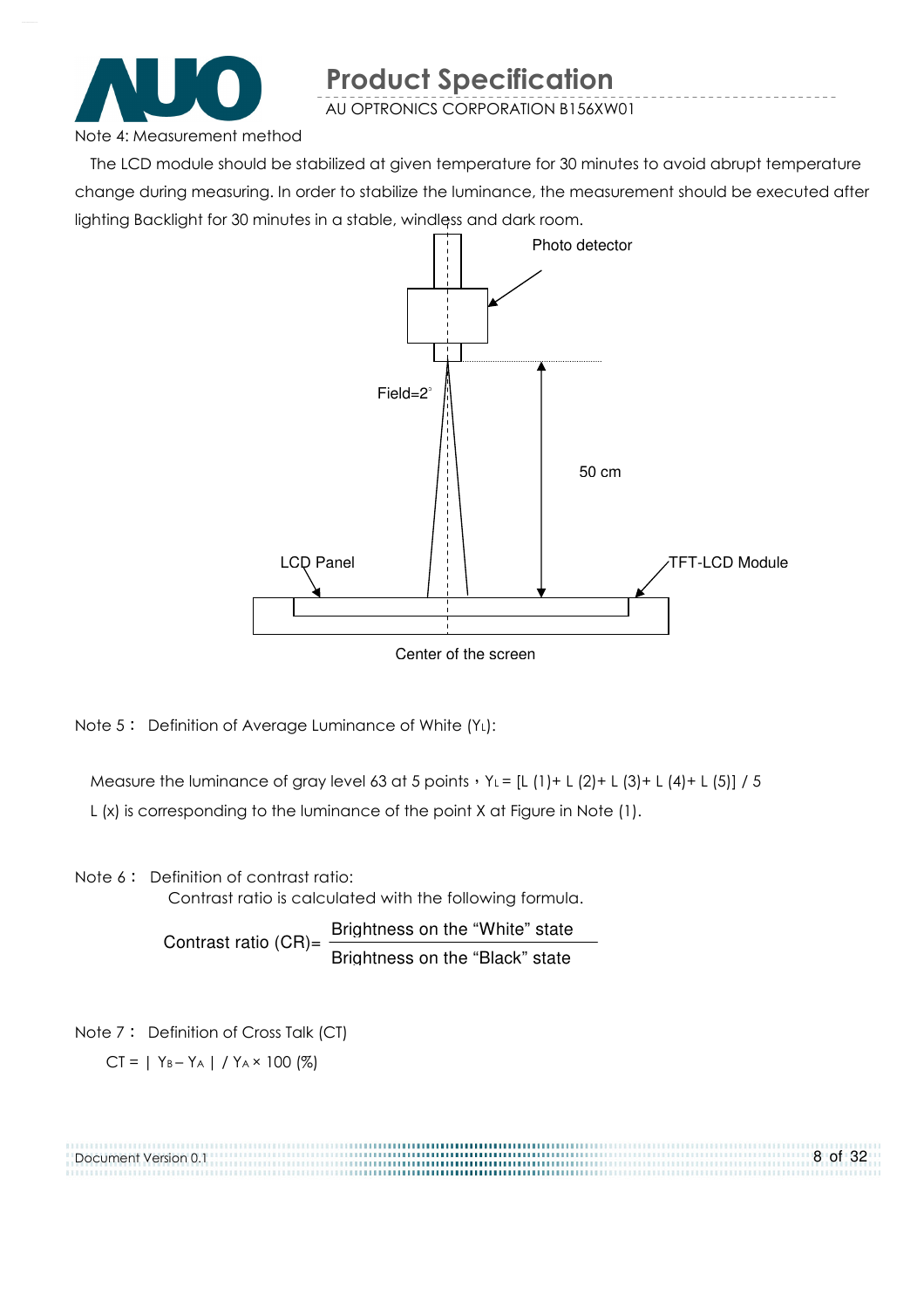

#### Where

YA = Luminance of measured location without gray level 0 pattern (cd/m2)

 $Y_B$  = Luminance of measured location with gray level 0 pattern (cd/m2)



Note 8: Definition of response time:

Document Version 0.1

The output signals of BM-7 or equivalent are measured when the input signals are changed from "Black" to "White" (falling time) and from "White" to "Black" (rising time), respectively. The response time interval between the 10% and 90% of amplitudes. Refer to figure as below.

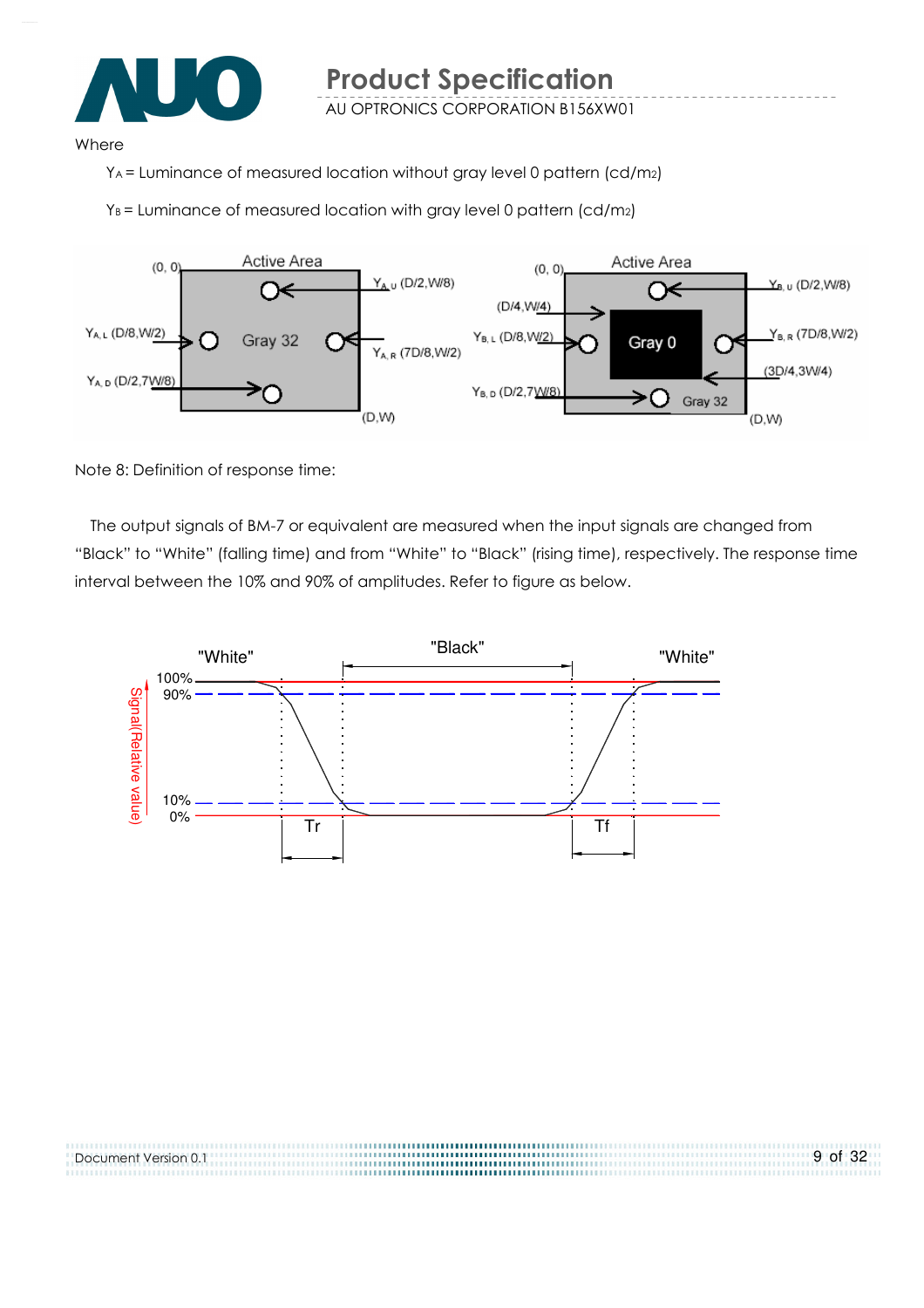

Note 8. Definition of viewing angle

Viewing angle is the measurement of contrast ratio  $\geq$  10, at the screen center, over a 180 $^{\circ}$ horizontal and 180° vertical range (off-normal viewing angles). The 180° viewing angle range is broken down as follows; 90° (θ) horizontal left and right and 90° (Φ) vertical, high (up) and low (down). The measurement direction is typically perpendicular to the display surface with the screen rotated about its center to develop the desired measurement viewing angle.



| Document Version 0.1 | $10$ of 32 |
|----------------------|------------|
|                      |            |
|                      |            |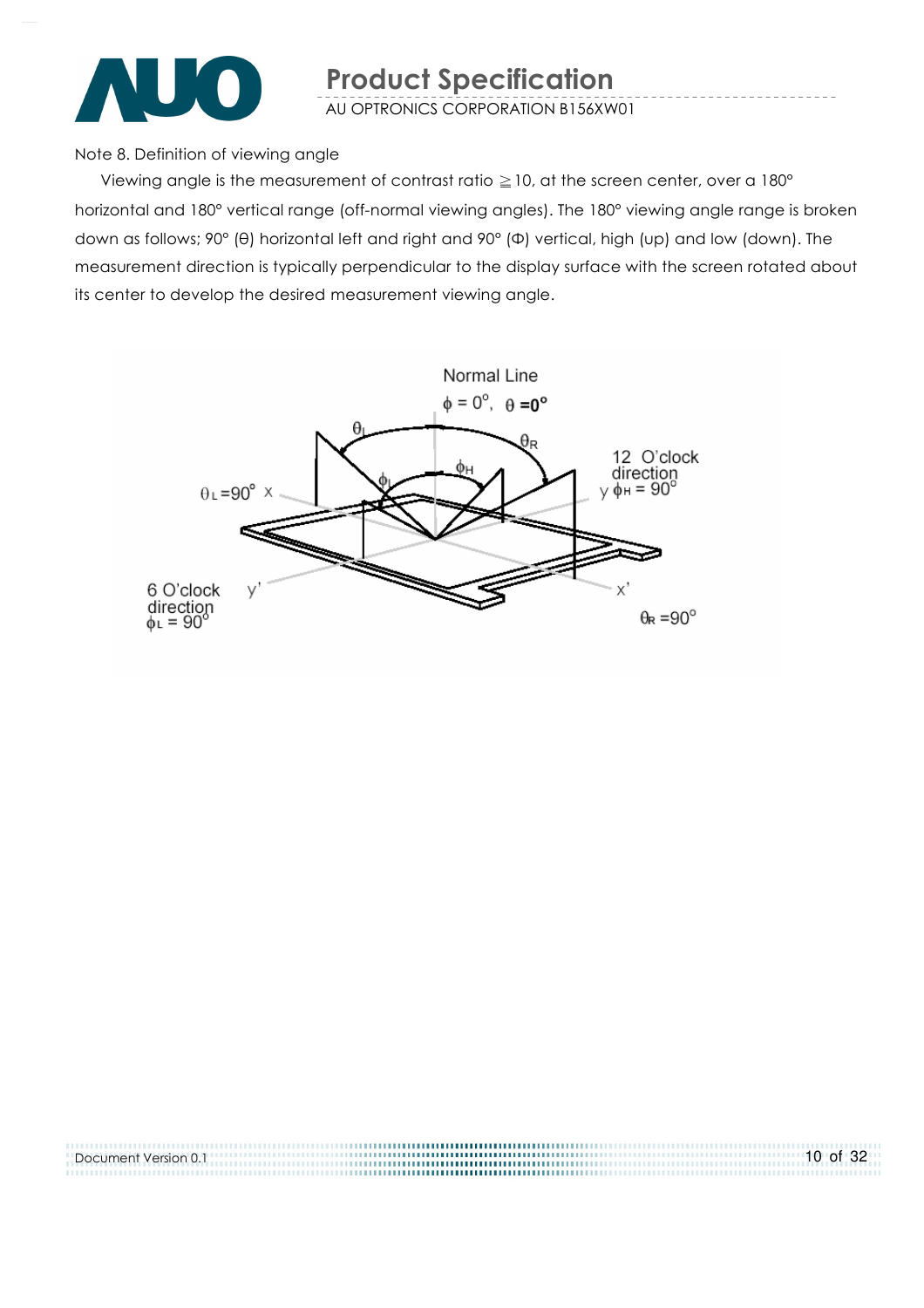

AU OPTRONICS CORPORATION B156XW01

# 3. Functional Block Diagram

The following diagram shows the functional block of the 15.6 inches wide Color TFT/LCD Module:



.................................... 11 of 32 Document Version 0.1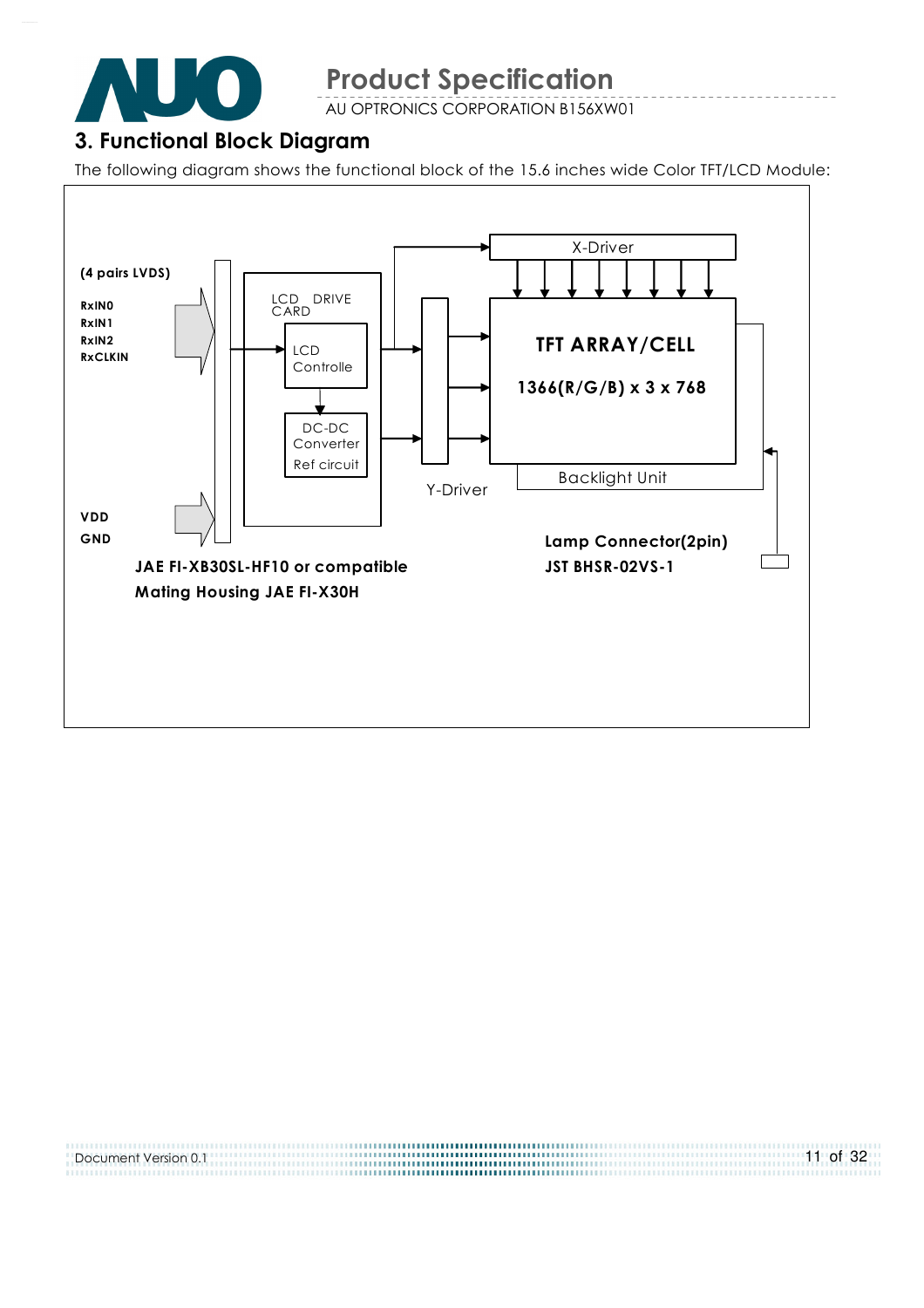

AU OPTRONICS CORPORATION B156XW01

# 4. Absolute Maximum Ratings

An absolute maximum rating of the module is as following:

#### 4.1 Absolute Ratings of TFT LCD Module

| <b>Item</b>     | symbol           | Min                   | Max  | Unit   | <b>Conditions</b>                       |
|-----------------|------------------|-----------------------|------|--------|-----------------------------------------|
| Logic/LCD Drive | $\cdot$ .<br>Vın | $\sim$ $\sim$<br>−∪.⊖ | +4.∪ | [Volt] | Note<br>$\overline{1}$ , $\overline{2}$ |

#### 4.2 Absolute Ratings of Backlight Unit

| ltem                                                           | Svmbol            | Min                      | Max | Unit        | <b>Conditions</b>                       |
|----------------------------------------------------------------|-------------------|--------------------------|-----|-------------|-----------------------------------------|
| $\overline{C}$ $\overline{C}$ $\overline{C}$<br>Current<br>ししー | $\cap$ rı<br>◡◡◟◟ | $\overline{\phantom{a}}$ | o.u | mAl)<br>rms | Note<br>$\overline{1}$ , $\overline{2}$ |

#### 4.3 Absolute Ratings of Environment

| Item                      | Symbol     | Min   | Max   | Unit             | <b>Conditions</b> |
|---------------------------|------------|-------|-------|------------------|-------------------|
| Operating                 | TOP        |       | $+50$ | <sup>[o</sup> C] | Note 3            |
| <b>Operation Humidity</b> | <b>HOP</b> |       | 95    | [%RH]            | Note 3            |
| Storage Temperature       | TST        | $-20$ | $+60$ | $\mathsf{[°C]}$  | Note 3            |
| <b>Storage Humidity</b>   | HST        |       | 95    | [%RH]            | Note 3            |

Note 1: At Ta (25°C)

Document Version 0.1

Note 2: Permanent damage to the device may occur if exceed maximum values

#### Note 3: For quality performance, please refer to AUO IIS (Incoming Inspection Standard).

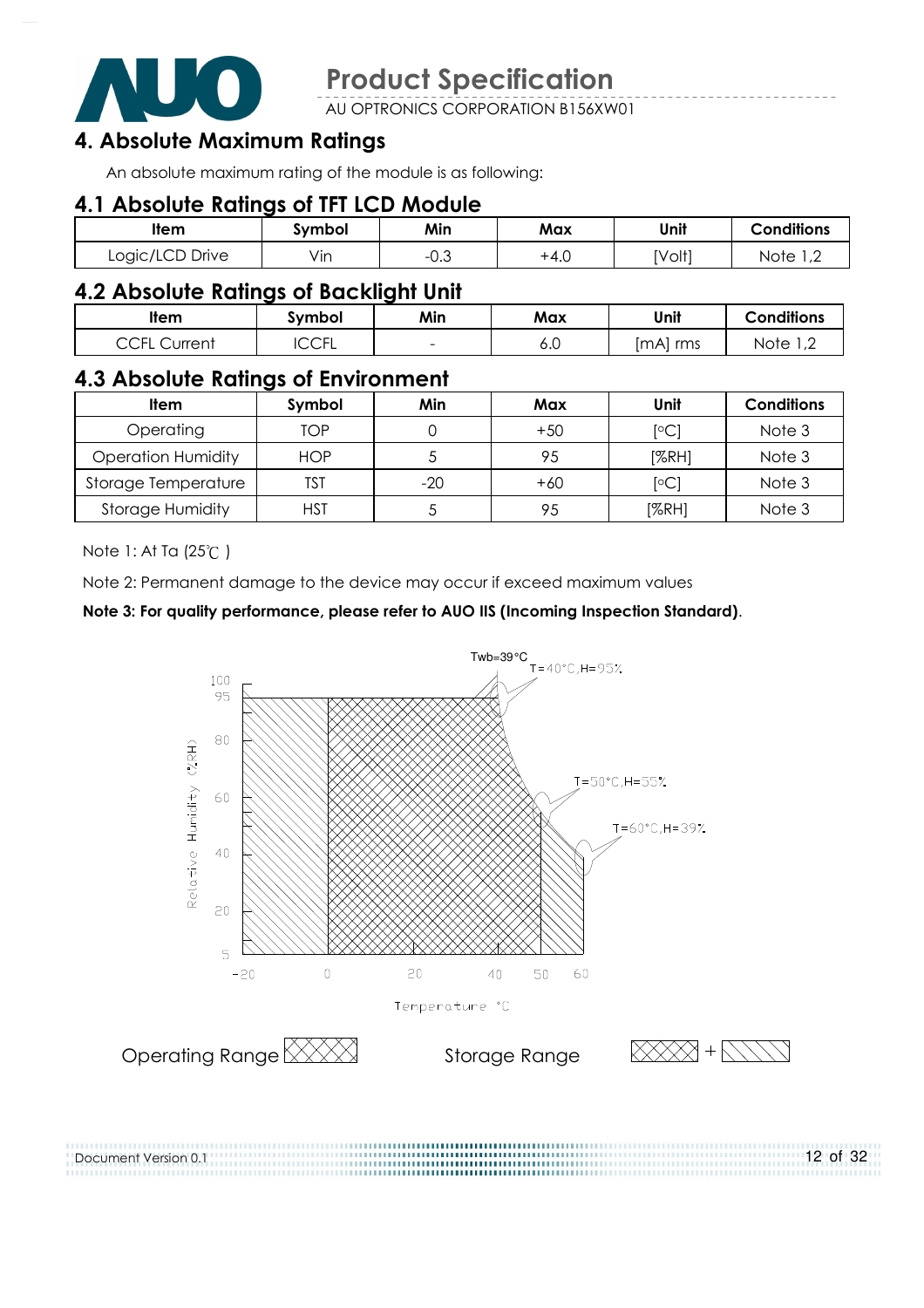

#### 5. Electrical characteristics

#### 5.1 TFT LCD Module

#### 5.1.1 Power Specification

Input power specifications are as follows;

| Symble       | <b>Parameter</b>                                  | Min | <b>Typ</b> | <b>Max</b> | <b>Units</b> | <b>Note</b> |
|--------------|---------------------------------------------------|-----|------------|------------|--------------|-------------|
| <b>VDD</b>   | Logic/LCD<br>Drive Voltage                        | 3.0 | 3.3        | 3.6        | [Volt]       |             |
| <b>PDD</b>   | <b>VDD Power</b>                                  |     |            | TBD        | [Watt]       | Note $1/2$  |
| IDD          | <b>IDD Current</b>                                |     | <b>TBD</b> | TBD        | [mA]         | Note $1/2$  |
| <b>IRush</b> | Inrush Current                                    |     |            | <b>TBD</b> | [mA]         | Note 3      |
| VDDrp        | Allowable<br>Logic/LCD<br>Drive Ripple<br>Voltage |     |            | <b>TBD</b> | [mV]<br>p-p  |             |

Note 1: Maximum Measurement Condition: Black Pattern

Note 2 Typical Measurement Condition: Mosaic Pattern

Note 3: Measure Condition



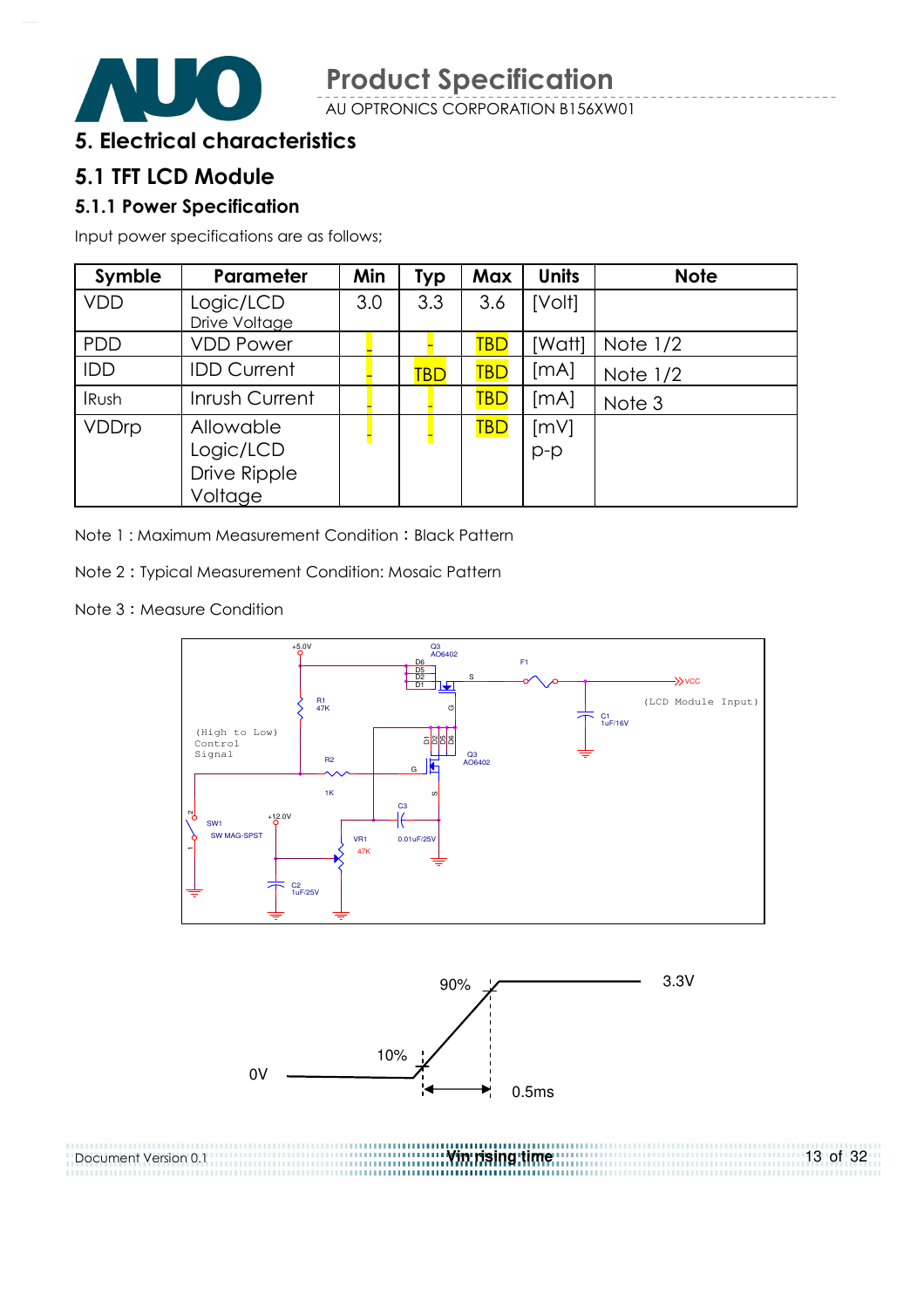

#### 5.1.2 Signal Electrical Characteristics

Input signals shall be low or High-impedance state when VDD is off.

It is recommended to refer the specifications of THC63LVDF84A (Thine Electronics Inc.) in detail.

Signal electrical characteristics are as follows;

| <b>Parameter</b> | Condition                                                    | Min    | Max   | Unit |
|------------------|--------------------------------------------------------------|--------|-------|------|
| Vth              | Differential Input High<br><b>Threshold</b><br>$(Vcm=+1.2V)$ |        | 100   | [mV] |
| Vtl              | Differential Input Low<br><b>Threshold</b><br>$(Vcm=+1.2V)$  | $-100$ |       | [mV] |
| Vcm              | Differential Input<br>Common Mode<br>Voltage                 | 1.125  | 1.375 | [V]  |

Note: LVDS Signal Waveform

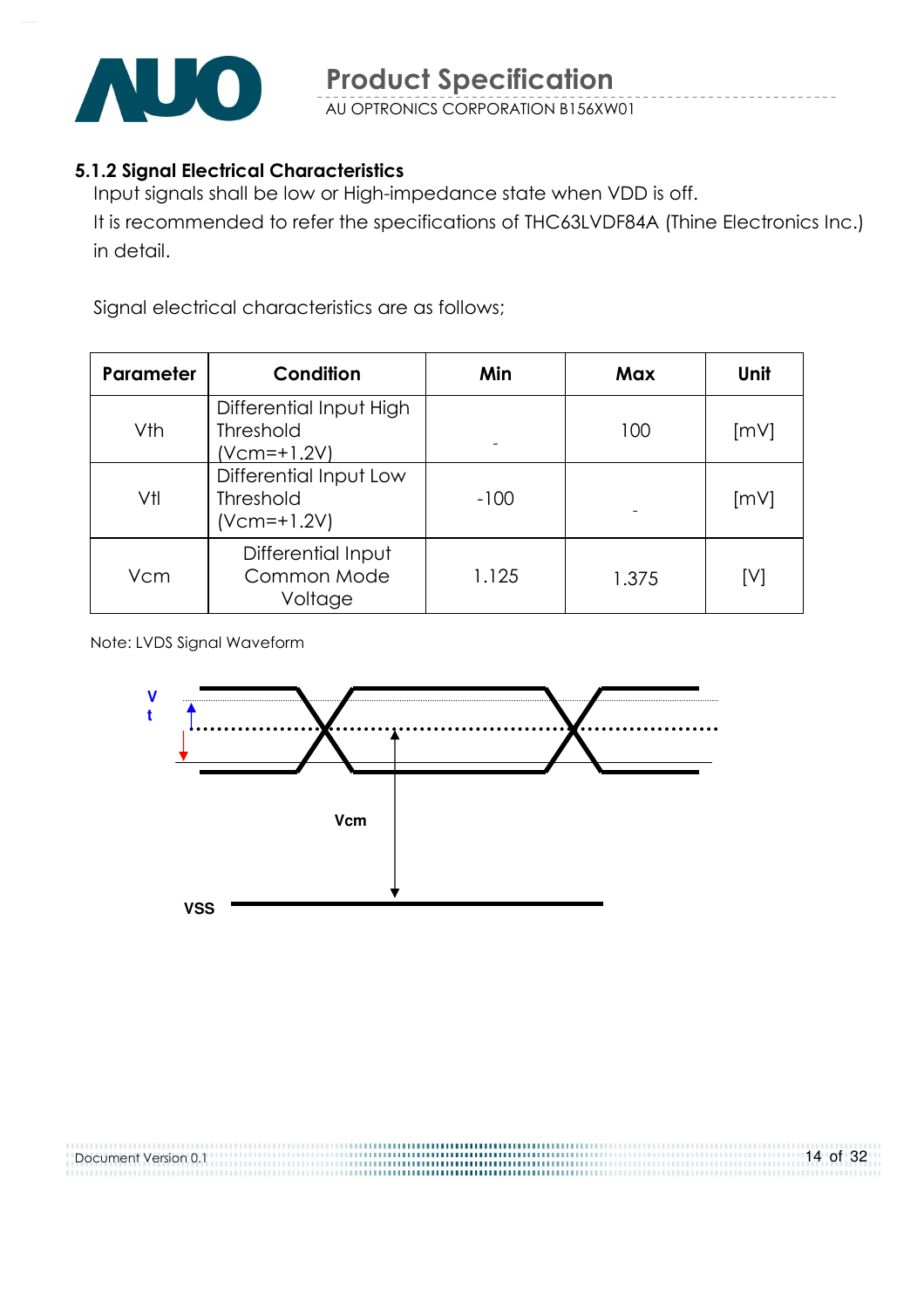

# 5.2 Backlight Unit

Document Version 0.1

CCFL Parameter guideline for CCFL Inverter selection (Ref. Remark 1)

| Parameter                                     | Min    | <b>Typ</b> | Max | <b>Units</b>  | Condition                      |
|-----------------------------------------------|--------|------------|-----|---------------|--------------------------------|
| <b>CCFL current(ICCFL)</b>                    | 4.0    | 6.5        | 7.0 | $[mA]$ rms    | $(Ta=25^{\circ}C)$             |
|                                               |        |            |     |               | Note 1                         |
| CCFL Frequency (FCCFL)                        | TBD    | <b>TBD</b> | TBD | [KHz]         | $(Ta=25^{\circ}C)$<br>Note 2,3 |
| CCFL startup Voltage(Vs)                      |        | <b>TBD</b> | TBD | [Volt]<br>rms | $(Ta = 0^{\circ}C)$<br>Note 4  |
| CCFL startup Voltage(Vs)                      |        | <b>TBD</b> | TBD | [Volt]<br>rms | $(Ta = 25^{\circ}C)$<br>Note 4 |
| <b>CCFL Voltage</b><br>(Reference)<br>(VCCFL) | TBD    | <b>TBD</b> | TBD | [Volt]<br>rms | $(Ta=25^{\circ}C)$<br>Note 5   |
| CCFL Power consumption<br>(PCCFL)             | TBD    | <b>TBD</b> | TBD | [Watt]        | $(Ta=25^{\circ}C)$<br>Note 5   |
| <b>CCFL Life-Time</b>                         | 12,000 |            |     | Hour          | $(Ta=25^{\circ}C)$<br>Note 7   |

To optimun TFT LCD performance, the LAMP inverter PWM Frequesncy define as: 210 +/-5 Hz **Remark 1:** Typ are AUO recommended Design Points.

- 1-1 All of characteristics listed are measured under the condition using the AUO Test inverter.
- 1-2 In case of using an inverter other than listed, it is recommended to check the inverter carefully. Sometimes, interfering noise stripes appear on the screen, and substandard luminance or flicker at low power may happen.
- 1-3 In designing an inverter, it is suggested to check safety circuit very carefully. Impedance of CCFL, for instance, becomes more than 1 [M ohm] when CCFL is damaged.
- 1-4 Generally, CCFL has some amount of delay time after applying starting voltage. It is recommended to keep on applying starting voltage for 1 [Sec] until discharge.

- 1-5 CCFL discharge frequency must be carefully chosen so as not to produce interfering noise stripes on the screen.
- 1-6 Reducing CCFL current increases CCFL discharge voltage and generally increases CCFL discharge frequency. So all the parameters of an inverter should be carefully designed so as not to produce too much leakage current from high-voltage output of the inverter.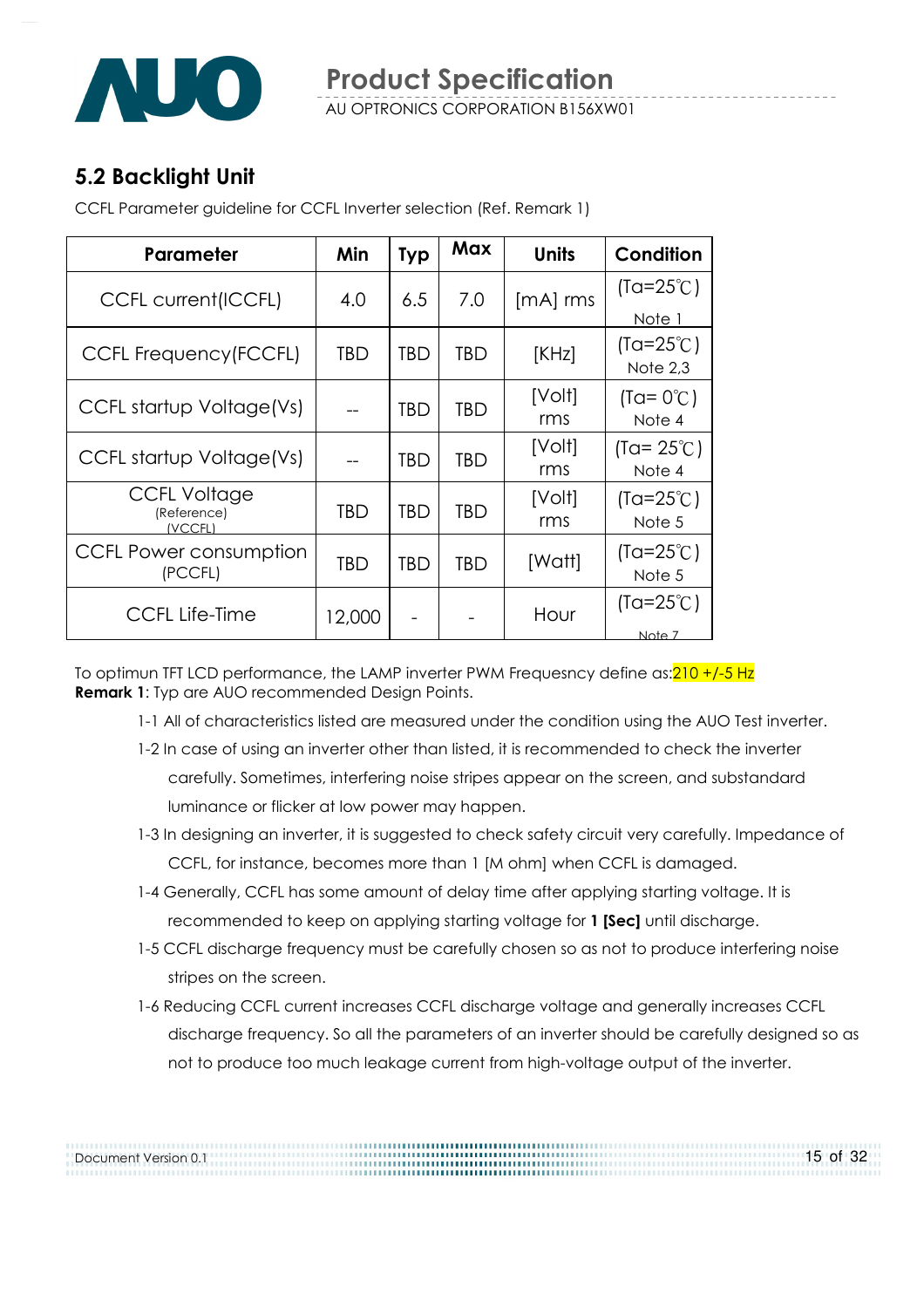

Note 1: It should be employed the inverter which has "Duty Dimming", if ICCFL is less than 4mA.

- Note 2: CCFL discharge frequency should be carefully determined to avoid interference between inverter and TFT LCD.
- Note 3: The frequency range will not affect to lamp life and reliability characteristics.
- Note 4: The output voltage of inverter should be able to give out a power after ballast capacitor , the generating capacity have to be larger than a lamp startup voltage, otherwise backlight may has blinking for a moment after turns on or can not be turned on.
- Note 5: Calculator value for reference (ICCFL×VCCFL=PCCFL)
- Note 6: Requirements for a system inverter design, which is intended to have a better display performance, a better power efficiency and a more reliable lamp, are following. It shall help increase the lamp lifetime and reduce leakage current.
	- a. The asymmetry rate of the inverter waveform should be less than 10%.
	- b. The distortion rate of the waveform should be within  $\sqrt{2} \pm 10\%$ .
	- \* Inverter output waveform had better be more similar to ideal sine wave.



Note 7: It is an edge-type BLU with single CCFL, the life-time define as the brightness decay to 50% of original value and under normal operation.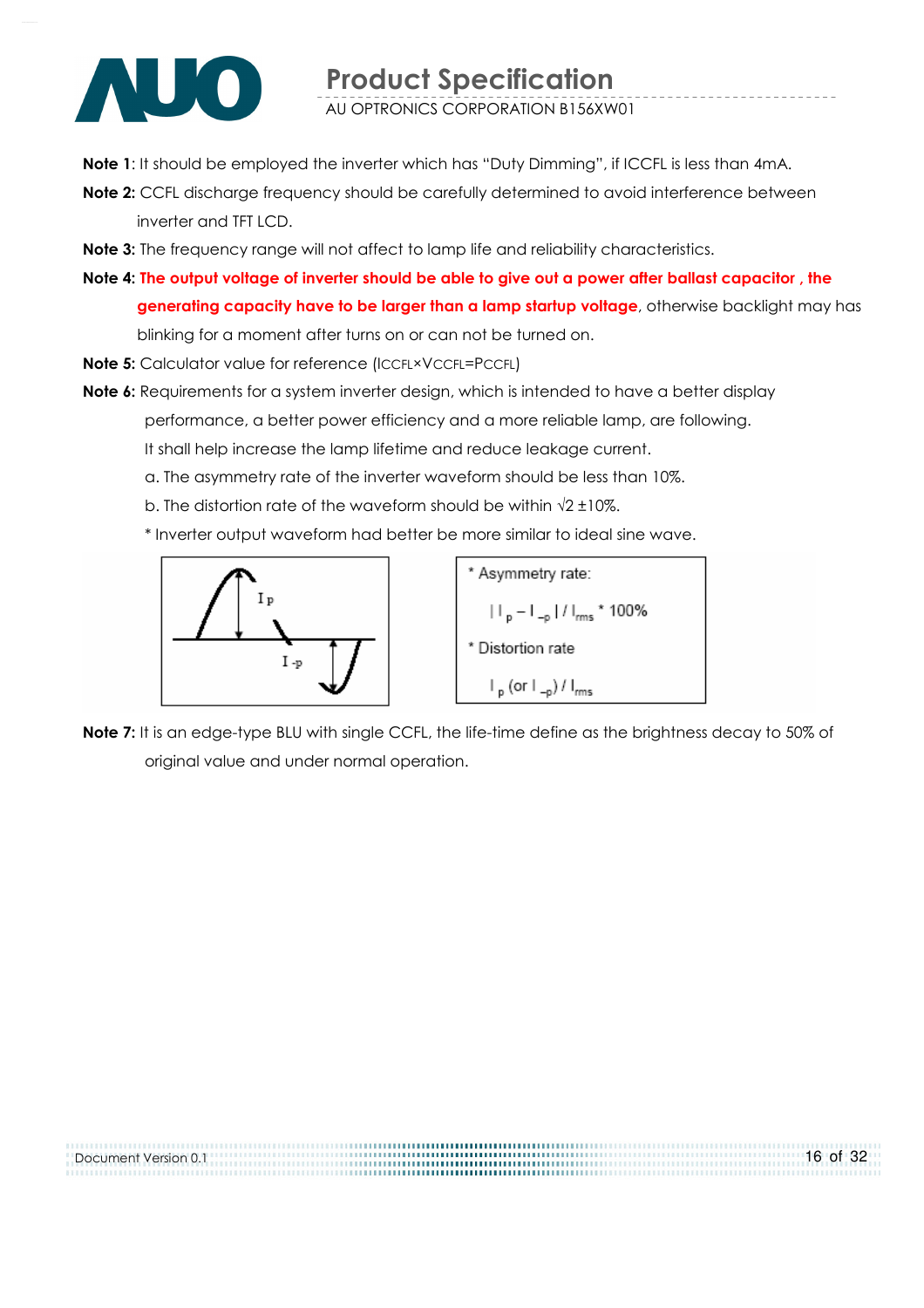

### 6. Signal Characteristic

# 6.1 Pixel Format Image

Following figure shows the relationship of the input signals and LCD pixel format.



Document Version 0.1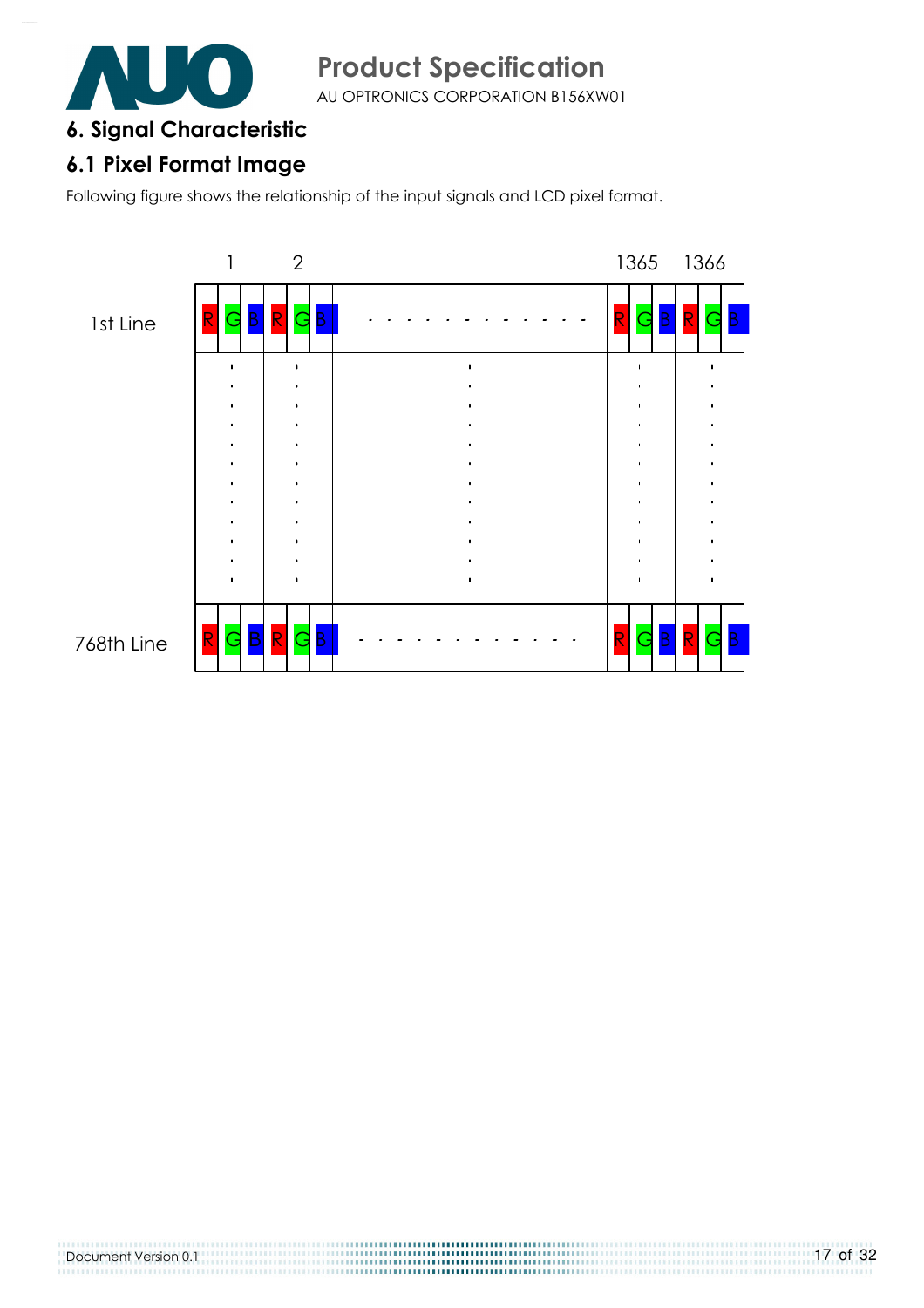# 6.2 The input data format



| <b>Signal Name</b> | <b>Description</b>     |                                                          |
|--------------------|------------------------|----------------------------------------------------------|
| R <sub>5</sub>     | Red Data 5 (MSB)       | Red-pixel Data                                           |
| R <sub>4</sub>     | Red Data 4             | Each red pixel's brightness data consists of these 6     |
| R <sub>3</sub>     | Red Data 3             | bits pixel data.                                         |
| R <sub>2</sub>     | Red Data 2             |                                                          |
| R1                 | Red Data 1             |                                                          |
| R <sub>O</sub>     | Red Data 0 (LSB)       |                                                          |
|                    | <b>Red-pixel Data</b>  |                                                          |
| G <sub>5</sub>     | Green Data 5 (MSB)     | Green-pixel Data                                         |
| G4                 | Green Data 4           | Each green pixel's brightness data consists of these 6   |
| G <sub>3</sub>     | Green Data 3           | bits pixel data.                                         |
| G <sub>2</sub>     | Green Data 2           |                                                          |
| G1                 | Green Data 1           |                                                          |
| G <sub>0</sub>     | Green Data 0 (LSB)     |                                                          |
|                    | Green-pixel Data       |                                                          |
| <b>B5</b>          | Blue Data 5 (MSB)      | <b>Blue-pixel Data</b>                                   |
| <b>B4</b>          | <b>Blue Data 4</b>     | Each blue pixel's brightness data consists of these 6    |
| B <sub>3</sub>     | <b>Blue Data 3</b>     | bits pixel data.                                         |
| B <sub>2</sub>     | <b>Blue Data 2</b>     |                                                          |
| B <sub>1</sub>     | <b>Blue Data 1</b>     |                                                          |
| B <sub>O</sub>     | Blue Data 0 (LSB)      |                                                          |
|                    | <b>Blue-pixel Data</b> |                                                          |
| <b>RxCLKIN</b>     | <b>Data Clock</b>      | The typical frequency is 77.8 MHz. The signal is used to |
|                    |                        | strobe the pixel data and DSPTMG signals. All pixel      |
|                    |                        | data shall be valid at the falling edge when the         |
|                    |                        | DSPTMG signal is high.                                   |
| DE                 | <b>Display Timing</b>  | This signal is strobed at the falling edge of            |
|                    |                        | -DTCLK. When the signal is high, the pixel data shall    |
|                    |                        | be valid to be displayed.                                |
| VS                 | <b>Vertical Sync</b>   | The signal is synchronized to -DTCLK.                    |
| <b>HS</b>          | <b>Horizontal Sync</b> | The signal is synchronized to -DTCLK.                    |

Note: Output signals from any system shall be low or High-Z state when VDD is off.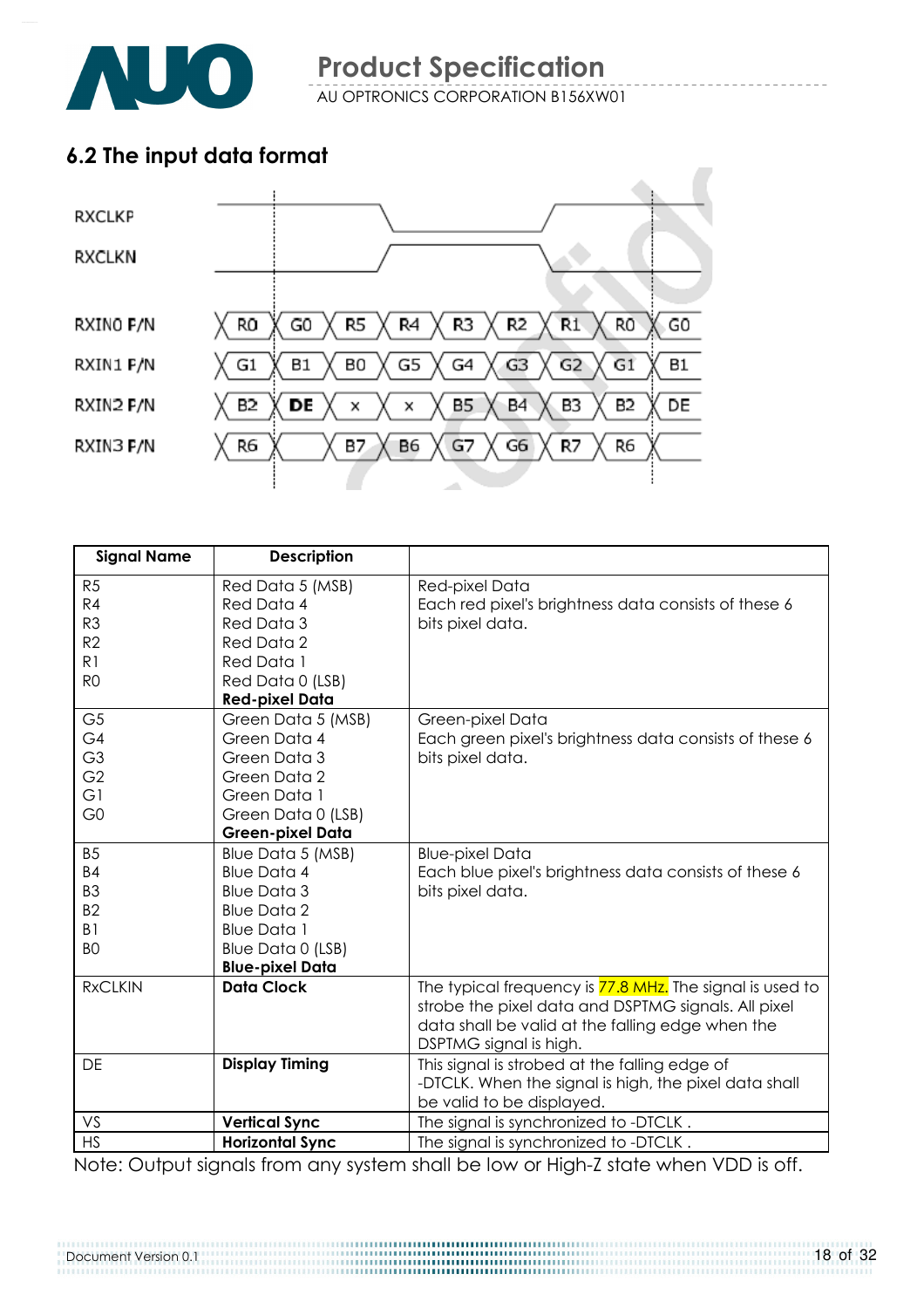

# 6.3 Signal Description/Pin Assignment

|  |  | LVDS is a differential signal technology for LCD interface and high speed data transfer device. |
|--|--|-------------------------------------------------------------------------------------------------|
|  |  |                                                                                                 |
|  |  |                                                                                                 |

| PIN#                     | <b>SIGNAL NAME</b> | <b>DESCRIPTION</b>             |
|--------------------------|--------------------|--------------------------------|
| 1                        | VSS                | Power Ground                   |
| $\overline{2}$           | <b>VDD</b>         | +3.3V Power Supply             |
| 3                        | <b>VDD</b>         | +3.3V Power Supply             |
| $\overline{\mathcal{A}}$ | VEDID              | +3.3V EDID Power               |
| 5                        | <b>AGING</b>       | Aging Mode Power Supply        |
| 6                        | <b>CLKEDID</b>     | <b>EDID Clock Input</b>        |
| $\overline{7}$           | <b>DATAEDID</b>    | EDID Data Input                |
| 8                        | <b>RXINON</b>      | -LVDS Differential Data Input  |
| 9                        | <b>RXINOP</b>      | +LVDS Differential Data Input  |
| 10                       | VSS                | Power Ground                   |
| 11                       | RXIN1N             | -LVDS Differential Data Input  |
| 12                       | <b>RXIN1P</b>      | +LVDS Differential Data Input  |
| 13                       | VSS                | Power Ground                   |
| 14                       | RXIN2N             | -LVDS Differential Data Input  |
| 15                       | RXIN2P             | +LVDS Differential Data Input  |
| 16                       | VSS                | Power Ground                   |
| 17                       | <b>CK1INN</b>      | -LVDS Differential Clock Input |
| 18                       | <b>CK1INP</b>      | +LVDS Differential Clock Input |
| 19                       | VSS                | Power Ground                   |
| 20                       | Χ                  |                                |
| 21                       | $\mathsf{X}% _{0}$ |                                |
| 22                       | VSS                | Power Ground                   |
| 23                       | X                  |                                |
| 24                       | X                  |                                |
| 25                       | VSS                | Power Ground                   |
| 26                       | X                  |                                |
| 27                       | Χ                  |                                |
| 28                       | VSS                | Power Ground                   |
| 29                       | Χ                  |                                |
| 30                       | X                  | ---                            |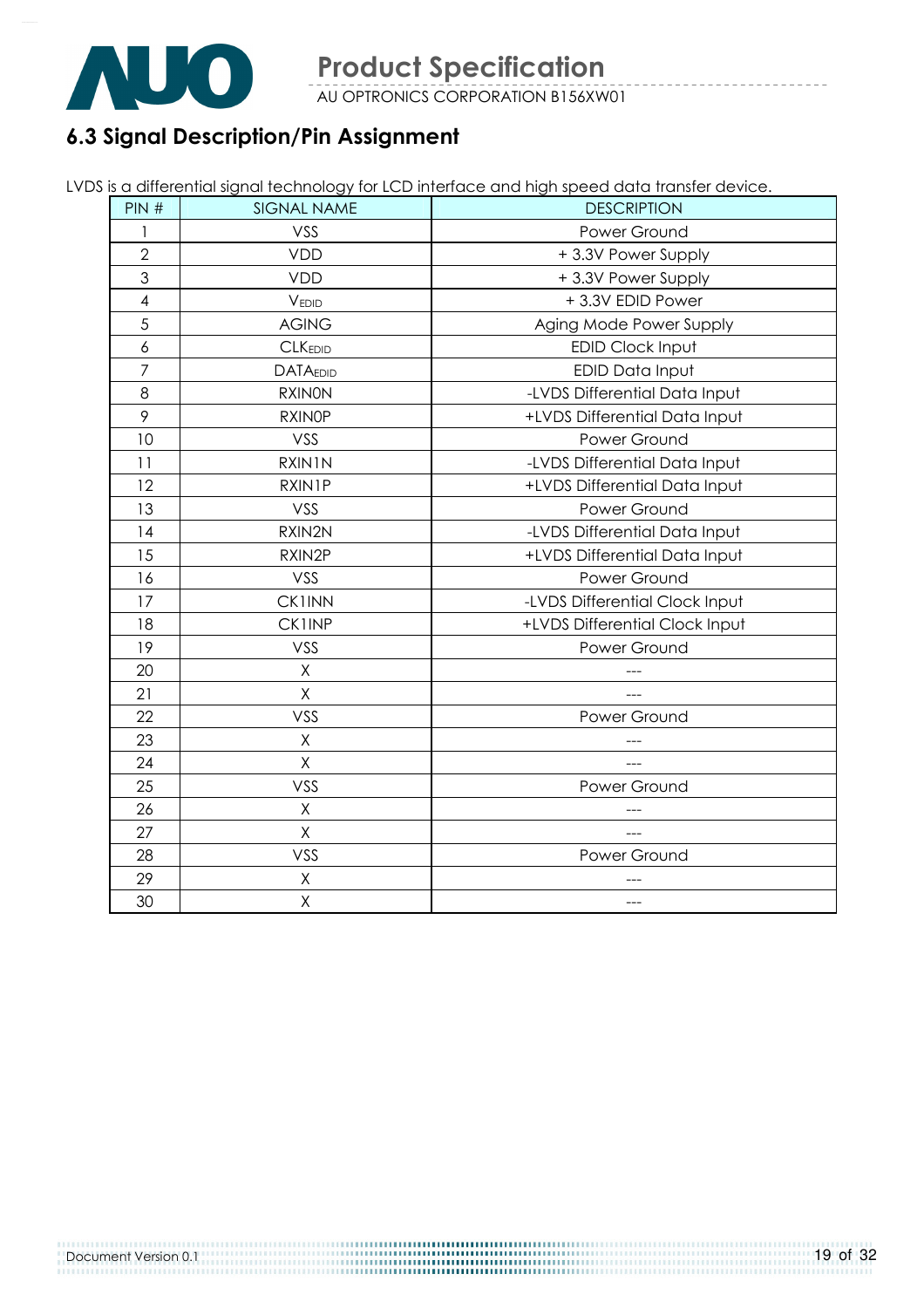

Note1: Start from right side



Note2: Input signals shall be low or High-impedance state when VDD is off.

internal circuit of LVDS inputs are as following.

The module uses a 100ohm resistor between positive and negative data lines of each receiver input

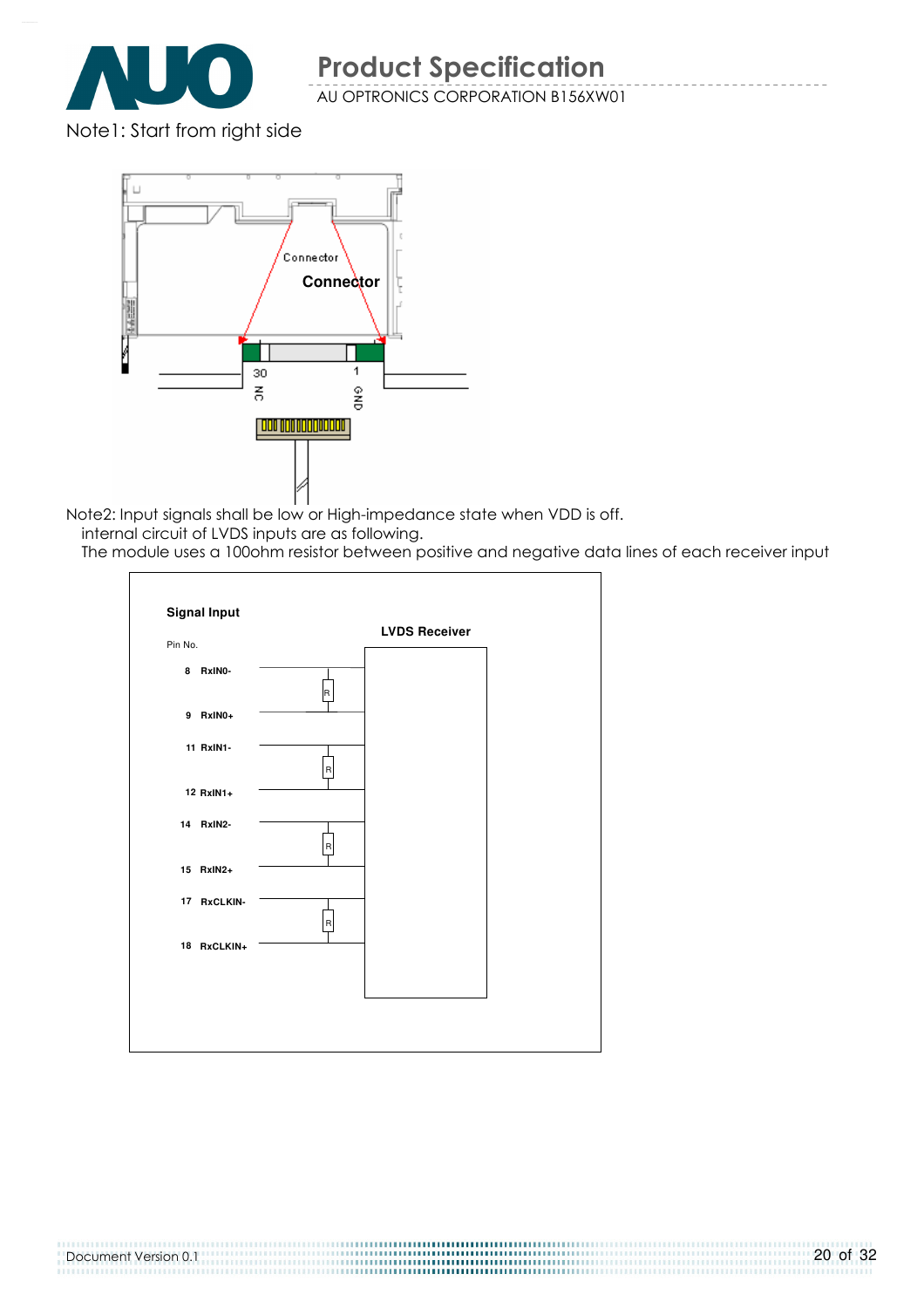

### 6.4 Interface Timing

#### 6.4.1 Timing Characteristics

Basically, interface timings should match the 1366x768 /60Hz manufacturing guide line timing.

| Parameter  |                 | Symbol          | Min. | Typ. | Max. | Unit       |
|------------|-----------------|-----------------|------|------|------|------------|
| Frame Rate |                 |                 |      | 60   |      | Hz         |
|            | Clock frequency | $1/$ Tclock     | 65   | 77.8 | 90   | <b>MHz</b> |
| Vertical   | Period          | Tν              | 776  | 808  | 1023 |            |
|            | Active          | T <sub>VD</sub> | 768  | 768  | 768  | TLine      |
| Section    | Blanking        | $T_{VB}$        | 8    | 40   | 255  |            |
|            | Period          | Τн              | 1396 | 1606 | 2047 |            |
| Horizontal | Active          | Тнр             | 1366 | 1366 | 1366 | Tclock     |
| Section    | Blanking        | Тнв             | 30   | 240  | 681  |            |

Note : DE mode only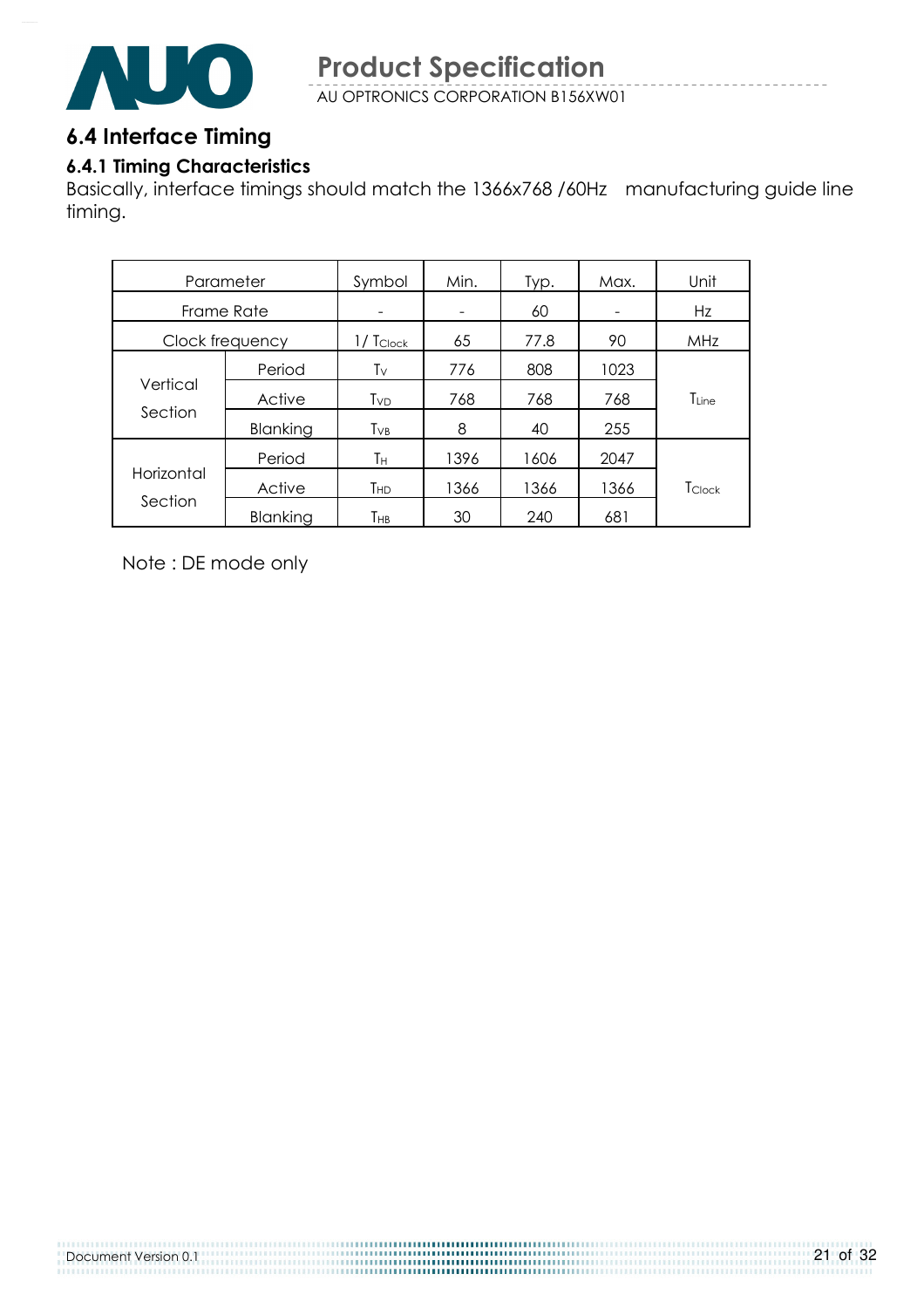

#### 6.4.2 Timing diagram

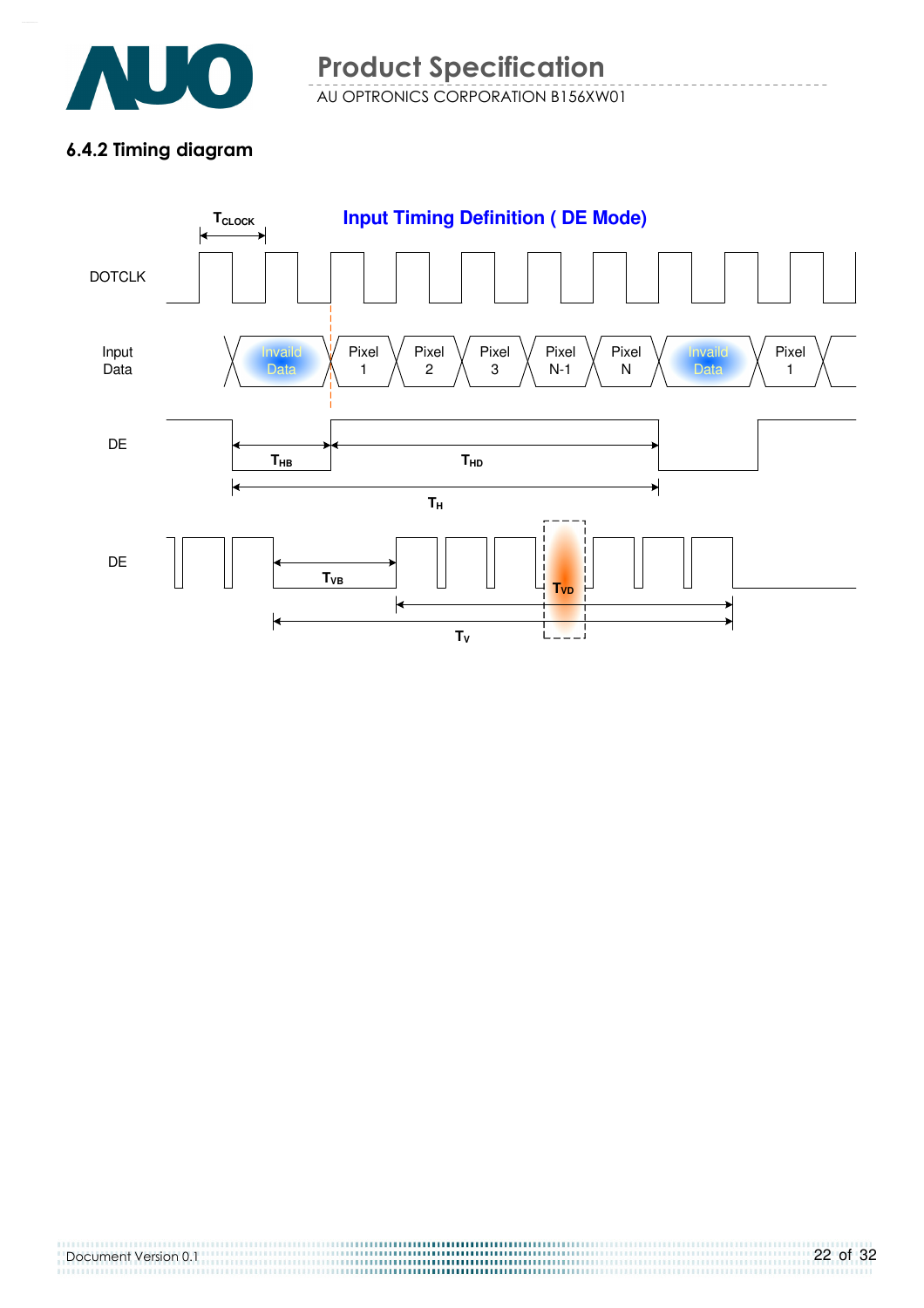

#### 6.5 Power ON/OFF Sequence

VDD power and lamp on/off sequence is as follows. Interface signals are also shown in the chart. Signals from any system shall be Hi-Z state or low level when VDD is off.



#### Timing

|                |      | Value |      |               |
|----------------|------|-------|------|---------------|
| Parameter      | Min. | Typ.  | Max. | <b>Units</b>  |
| T1             | 0.5  |       | 10   | (ms)          |
| T <sub>2</sub> | 0    |       | 50   | (ms)          |
| T <sub>3</sub> | O    |       | 50   | (ms)          |
| T <sub>4</sub> | 400  |       |      | (ms)          |
| T <sub>5</sub> | 200  |       |      | (ms)          |
| T6             | 200  |       |      | (ms)          |
|                |      |       | 10   | $\mathsf{ms}$ |

#### Power Sequence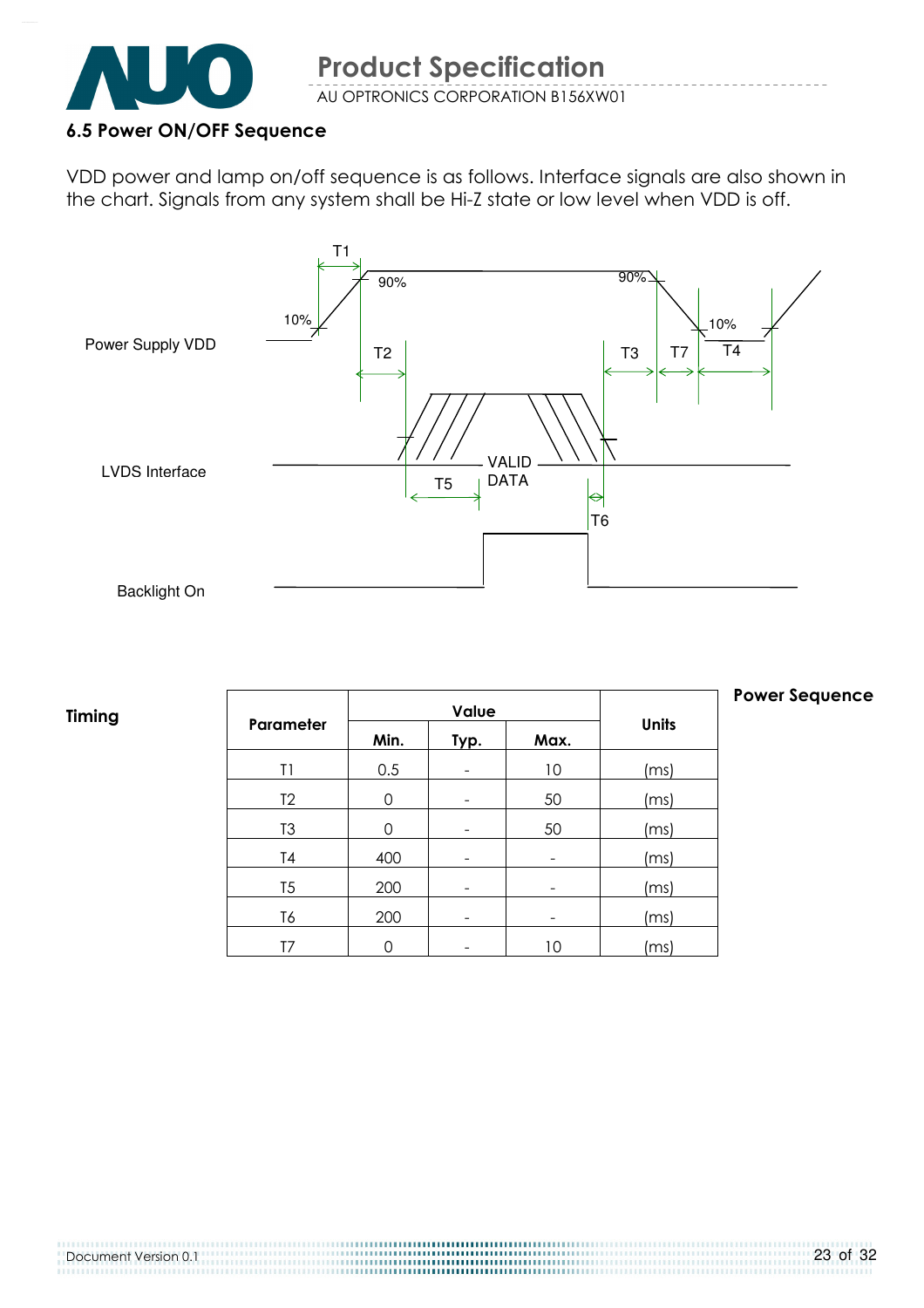

# 7. Connector Description

Physical interface is described as for the connector on module.

These connectors are capable of accommodating the following signals and will be following components.

# 7.1 TFT LCD Module

| Connector Name / Designation | For Signal Connector |
|------------------------------|----------------------|
| Manufacturer                 | JAE or compatible    |
| Type / Part Number           | JAE, FI-XB30SL-HF10  |
| Mating Housing/Part Number   |                      |

## 7.2 Backlight Unit

Physical interface is described as for the connector on module.

These connectors are capable of accommodating the following signals and will be following components.

| Connector Name / Designation | For Lamp Connector |
|------------------------------|--------------------|
| Manufacturer                 | JST                |
| Type / Part Number           | <b>BHSR-02VS-1</b> |
| Mating Type / Part Number    | SM02B-BHSS-1-TB    |

## 7.3 Signal for Lamp connector

| Pin# | Cable color | <b>Signal Name</b> |
|------|-------------|--------------------|
|      | Pink        | Lamp High Voltage  |
|      | White       | Lamp Low Voltage   |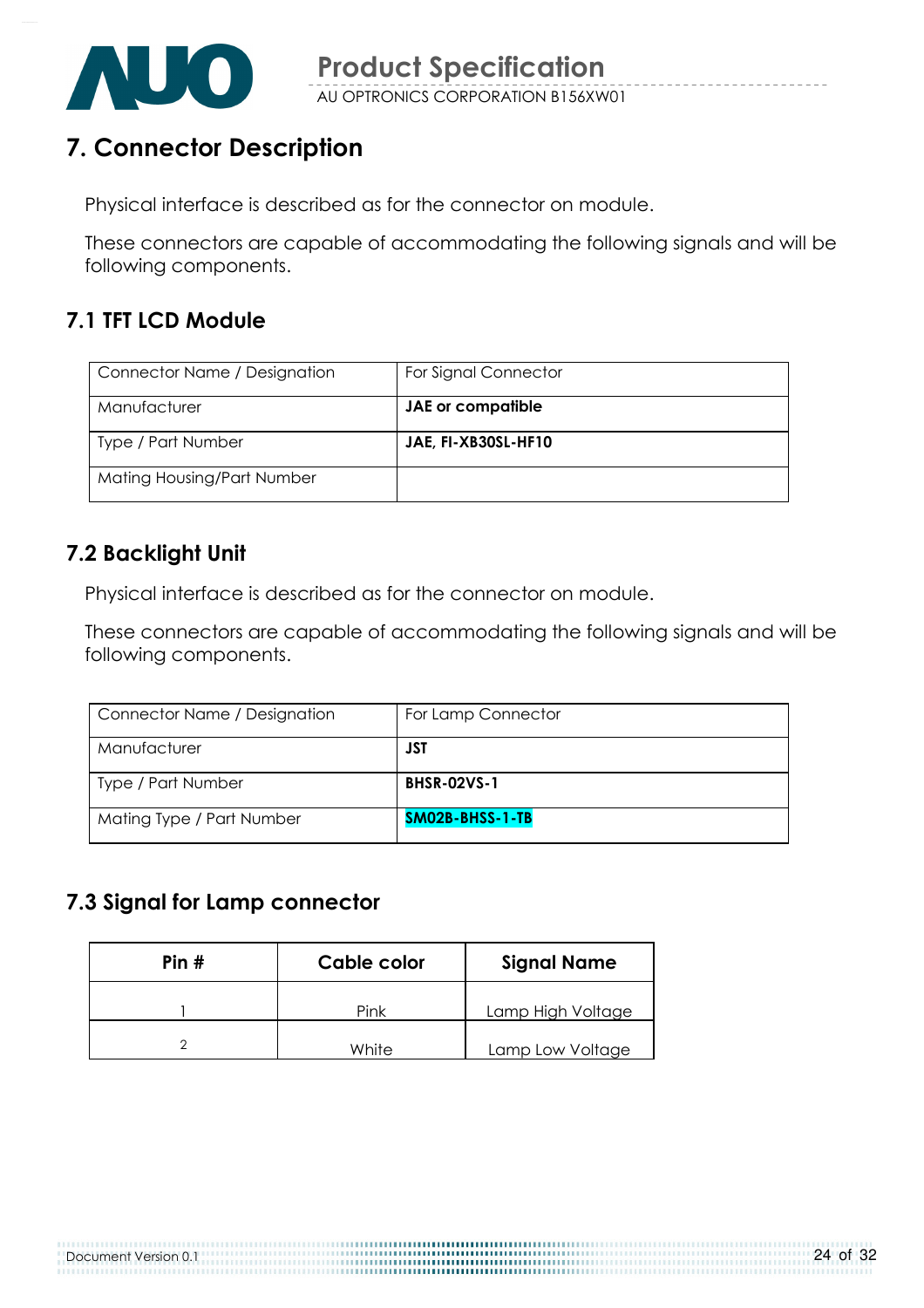

# 8. Dynamic Test

#### 8.1 Vibration Test

#### Test condition:

- Acceleration: 1.5 G
- **•** Frequency: 10 500Hz Random
- Sweep: 30 Minutes each Axis (X, Y, Z)

## 8.2 Shock Test Spec:

#### Test condition:

- **•** Acceleration: 220 G, Half sine wave
- Active time: 2 ms
- Pulse: +/-X,+/-Y,+/-Z , one time for each side

#### Remark:

1. Ambient condition is  $25 + 5^\circ$ C, Relative humidity:  $40\% \sim 70\%$ 

2. Non-packaged and Non-operation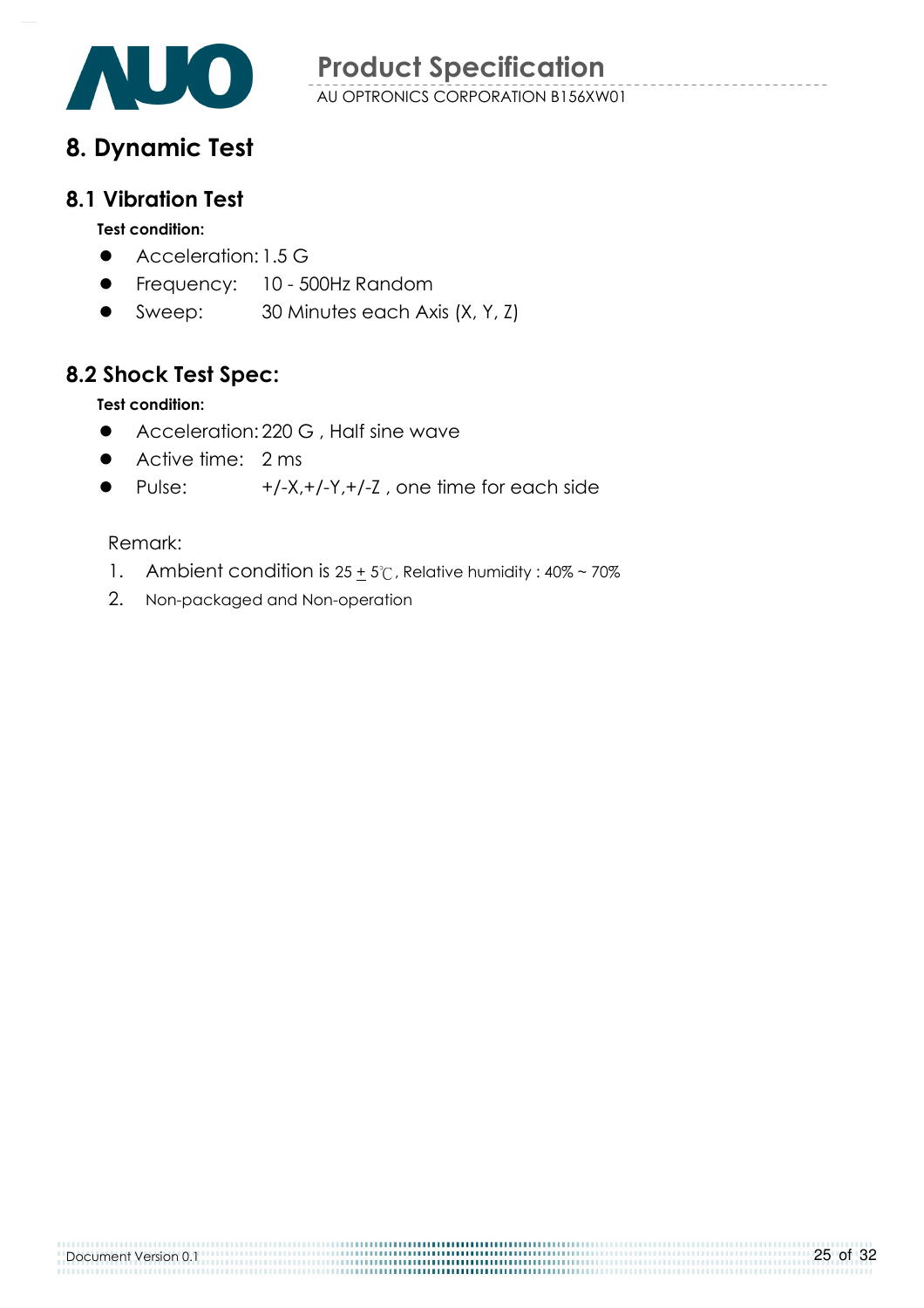

# 9. Reliability

| <b>Items</b>                               | <b>Required Condition</b>                        | <b>Note</b> |
|--------------------------------------------|--------------------------------------------------|-------------|
| <b>Temperature</b><br><b>Humidity Bias</b> | Ta= 40℃, 90%RH, 300h                             |             |
| <b>High Temperature</b><br>Operation       | Ta= 50℃, Dry, 300h                               |             |
| Low Temperature<br>Operation               | Ta= 0℃, 300h                                     |             |
| <b>High Temperature</b><br><b>Storage</b>  | Ta= 60℃, 35%RH, 300h                             |             |
| Low Temperature<br><b>Storage</b>          | Ta= -20°C, 50%RH, 300h                           |             |
| <b>Thermal Shock</b><br><b>Test</b>        | Ta=-20°C to 60°C, Duration at 30 min, 100 cycles |             |
| <b>ESD</b>                                 | <b>Contact: ±8 KV</b>                            | Note 1      |
|                                            | Air: ±15 KV                                      |             |

 Note1: According to EN 61000-4-2 , ESD class B: Some performance degradation allowed. No data lost . Self-recoverable. No hardware failures.

Remark: MTBF (Excluding the CCFL): 30,000 hours with a confidence level 90%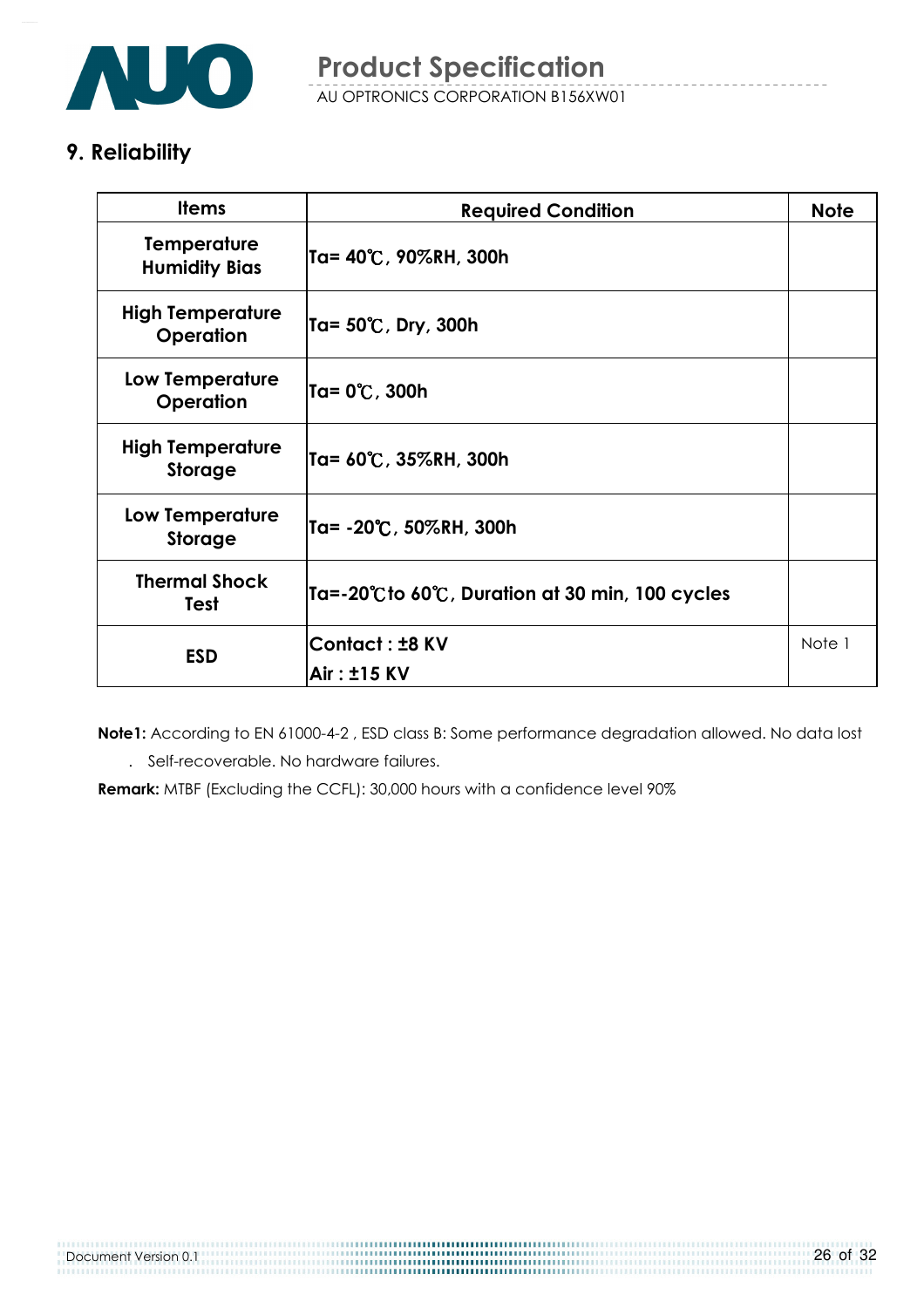

AU OPTRONICS CORPORATION B156XW01

### 10. Mechanical Characteristics

#### 10.1 LCM Outline Dimension



Document Version 0.1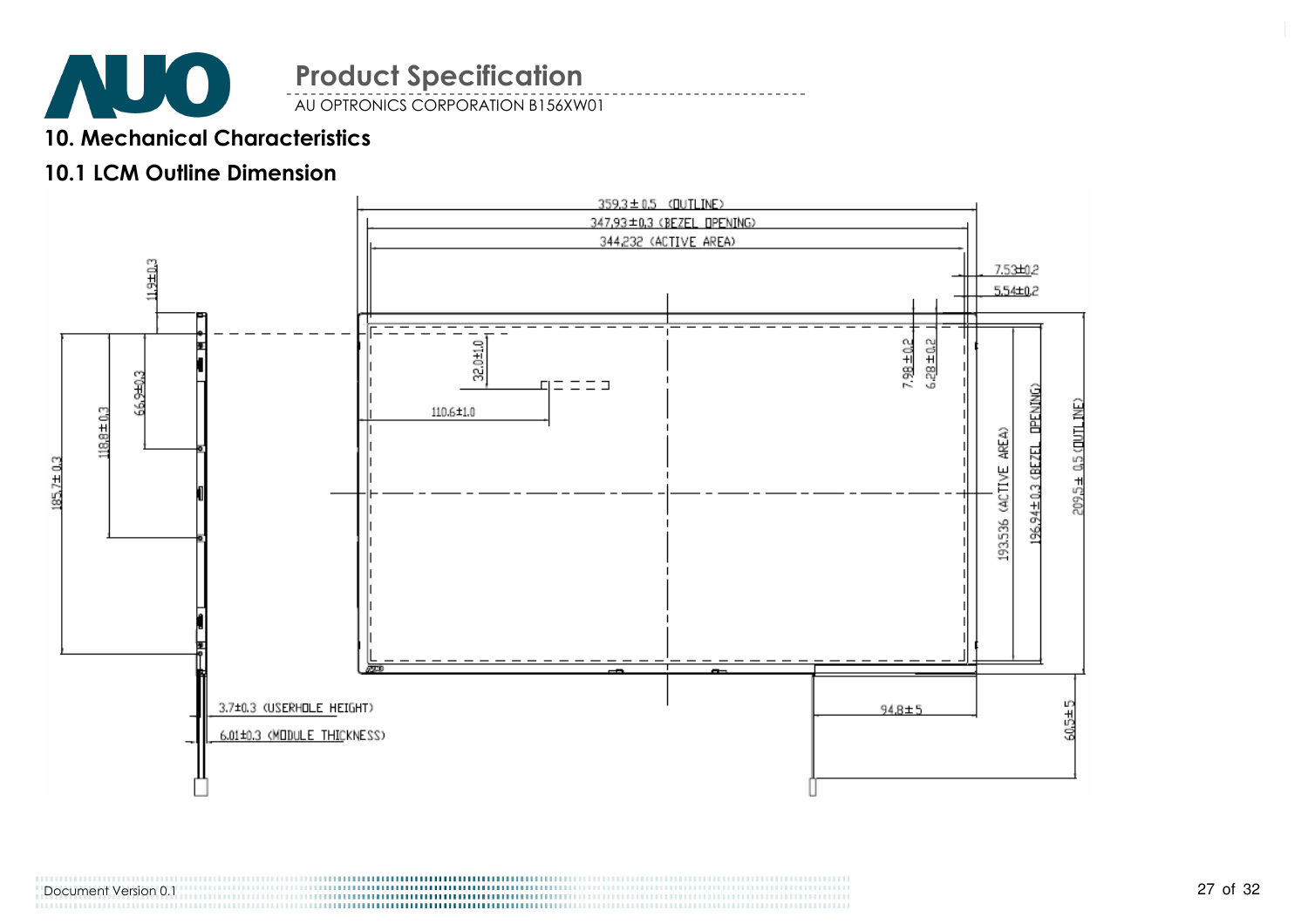

AU OPTRONICS CORPORATION B156XW01



Document Version 0.1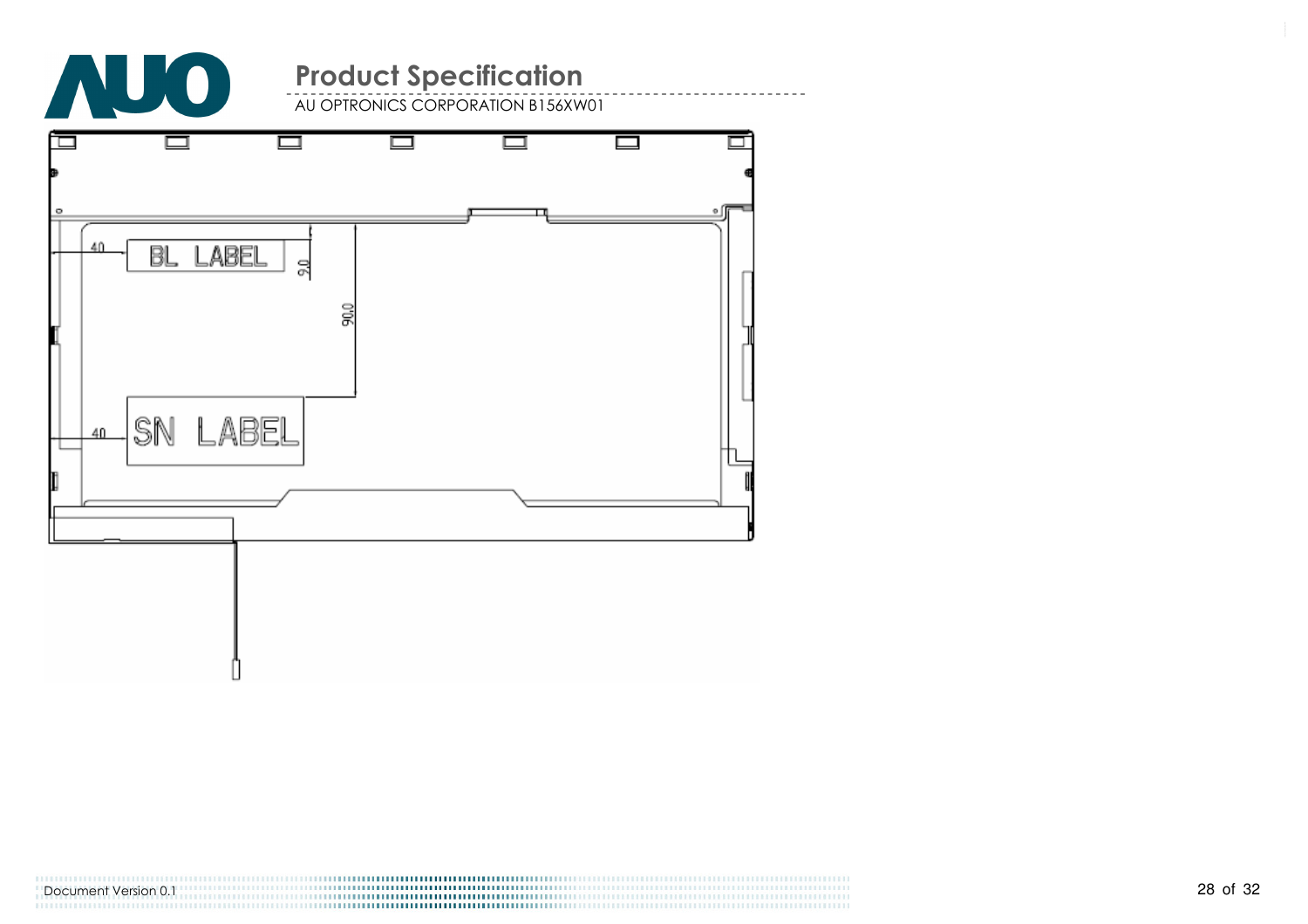![](_page_28_Picture_0.jpeg)

AU OPTRONICS CORPORATION B156XW01

## 10.2 Screw Hole Depth and Center Position

Screw hole minimum depth, from side surface =2.6 mm (See drawing) Screw hole center location, from front surface =  $3.7 \pm 0.3$ mm (See drawing) Screw maximum length = 2.3 mm (See drawing) Screw Torque: Maximum2.5 kgzf-cm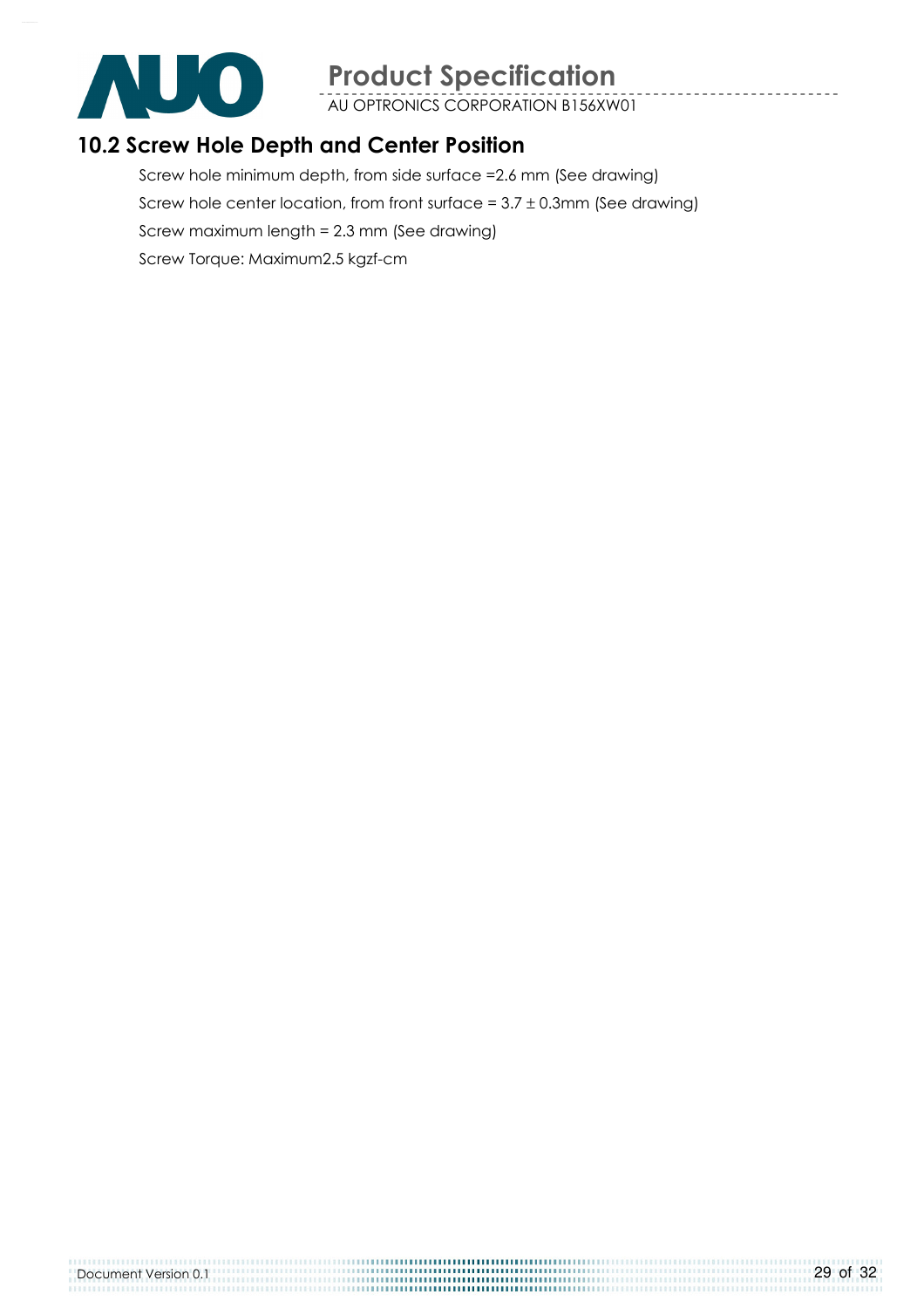![](_page_29_Picture_0.jpeg)

- 11. Shipping and Package
- 11.1 Shipping Label Format

![](_page_29_Picture_4.jpeg)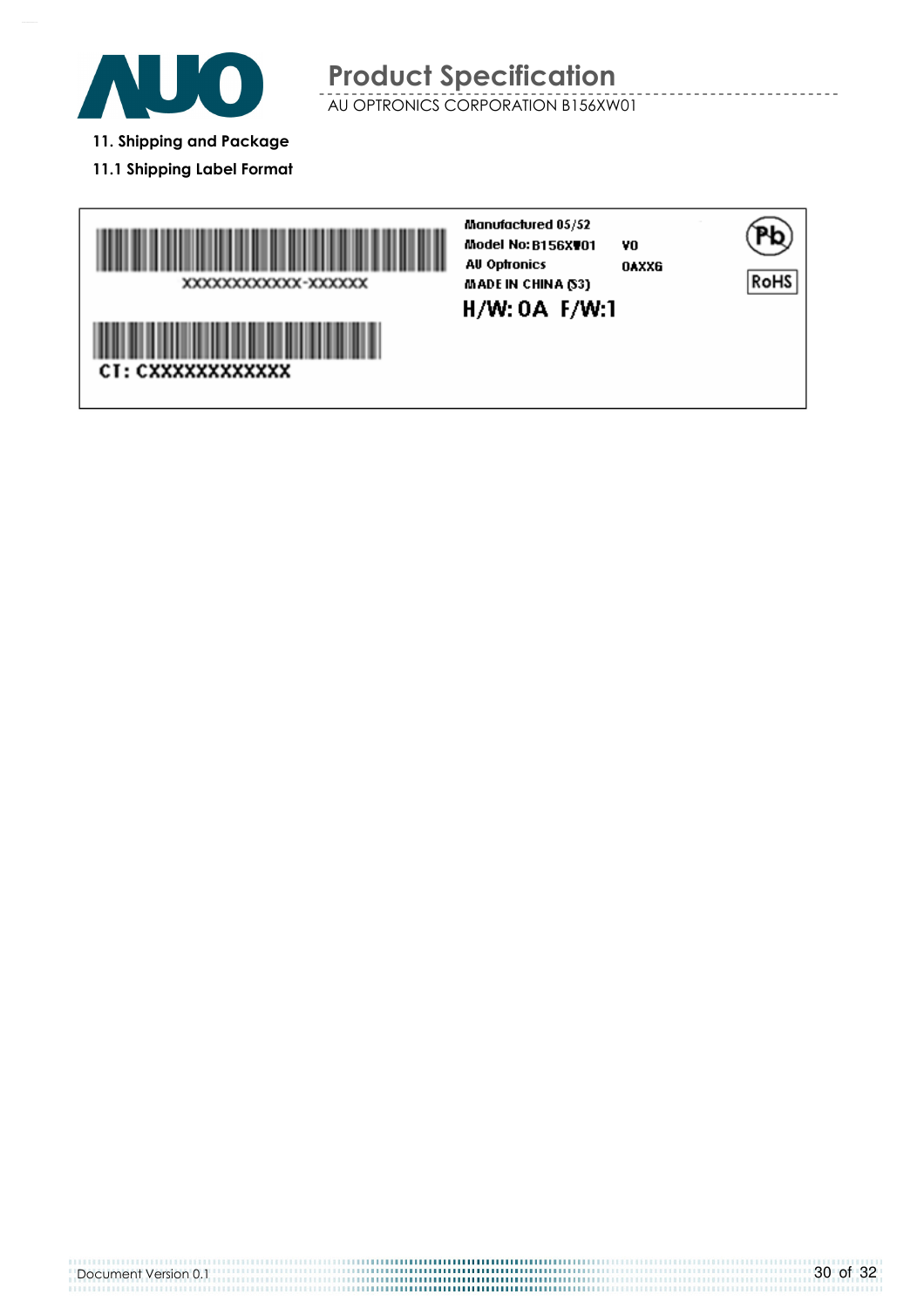![](_page_30_Picture_0.jpeg)

AU OPTRONICS CORPORATION B156XW01

# 11.2 Carton package

The outside dimension of carton is TBD

![](_page_30_Picture_5.jpeg)

# 11.3 Shipping package of palletizing sequence

![](_page_30_Figure_7.jpeg)